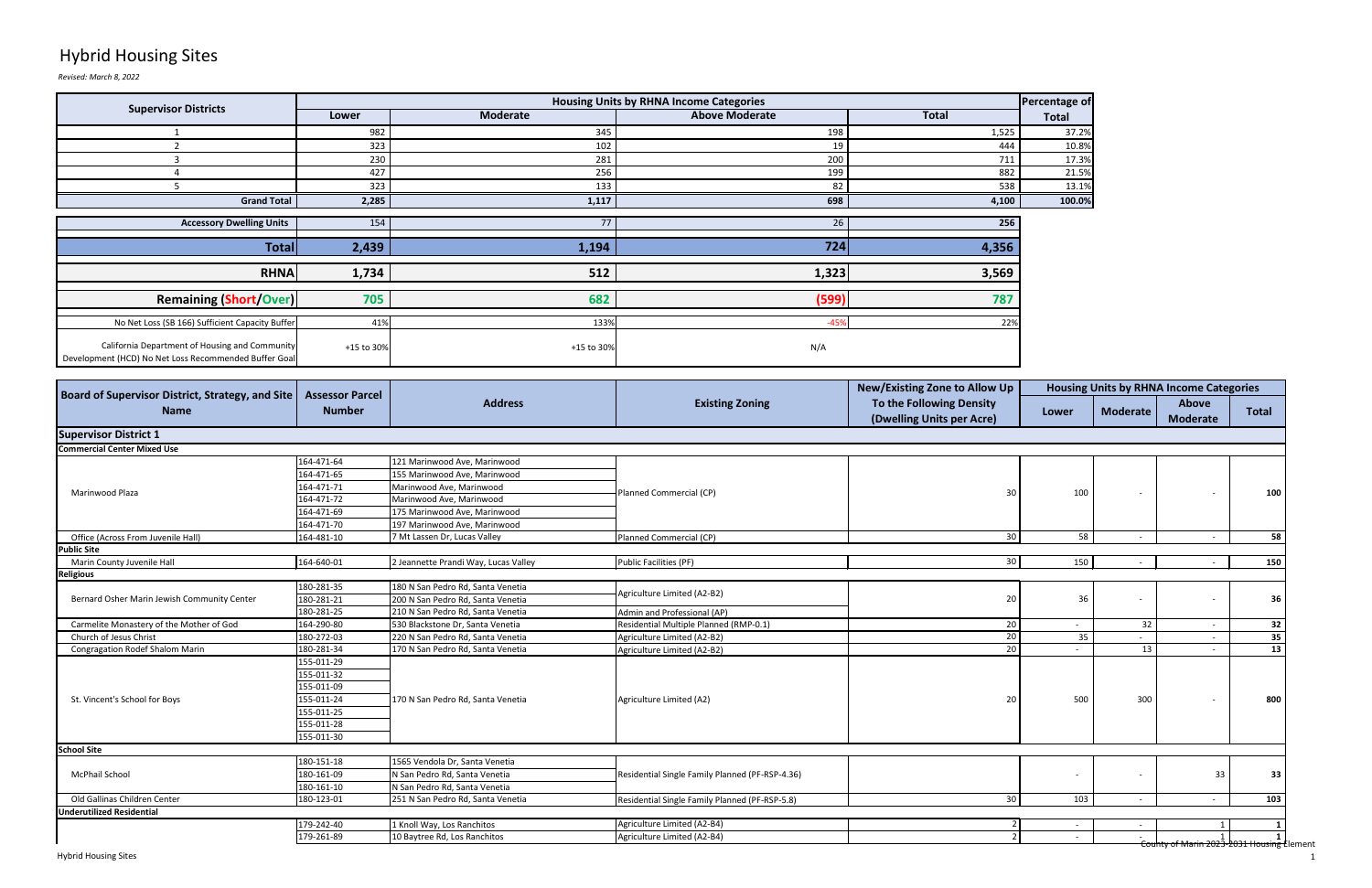|                                                                 | <b>Assessor Parcel</b>   |                                                              | <b>Existing Zoning</b>                                     | New/Existing Zone to Allow Up                         |                          |                          | <b>Housing Units by RHNA Income Categories</b> |              |
|-----------------------------------------------------------------|--------------------------|--------------------------------------------------------------|------------------------------------------------------------|-------------------------------------------------------|--------------------------|--------------------------|------------------------------------------------|--------------|
| Board of Supervisor District, Strategy, and Site<br><b>Name</b> | <b>Number</b>            | <b>Address</b>                                               |                                                            | To the Following Density<br>(Dwelling Units per Acre) | Lower                    | <b>Moderate</b>          | <b>Above</b><br><b>Moderate</b>                | <b>Total</b> |
|                                                                 | 179-243-11               | 10 Poco Paso, Los Ranchitos                                  | Agriculture Limited (A2-B4)                                |                                                       | $\sim$                   |                          |                                                |              |
|                                                                 | 179-242-54               | 100 Oak Ridge Rd, Los Ranchitos                              | Agriculture Limited (A2-B4)                                |                                                       |                          |                          |                                                |              |
|                                                                 | 179-242-32               | 100 Oak View Dr, Los Ranchitos                               | Agriculture Limited (A2-B4)                                |                                                       | $\sim$                   |                          |                                                |              |
|                                                                 | 179-242-15               | 101 Oak Ridge Rd, Los Ranchitos                              | Agriculture Limited (A2-B4)                                |                                                       | $\sim$                   | $\sim$                   |                                                |              |
|                                                                 | 179-261-80               | 105 Glenside Way, Los Ranchitos                              | Agriculture Limited (A2-B4)                                |                                                       | $\sim$                   | $\sim$                   |                                                |              |
|                                                                 | 179-191-04               | 105 Los Ranchitos Rd, Los Ranchitos                          | Agriculture Limited (A2-B4)                                |                                                       | $\sim$                   | $\sim$                   |                                                |              |
|                                                                 | 179-242-23               | 11 Oak Ridge Rd, Los Ranchitos                               | Agriculture Limited (A2-B4)                                |                                                       | $\sim$                   | $\sim$                   |                                                |              |
|                                                                 | 179-202-08               | 11 Debes Ranch Rd, Los Ranchitos                             | Agriculture Limited (A2-B4)                                |                                                       | $\sim$                   |                          |                                                |              |
|                                                                 | 179-241-10               | 110 Circle Rd, Los Ranchitos                                 | Agriculture Limited (A2-B4)                                |                                                       | $\sim$                   | $\overline{\phantom{0}}$ |                                                |              |
|                                                                 | 179-261-94               | 111 Glenside Way, Los Ranchitos                              | Agriculture Limited (A2-B4)                                |                                                       | $\sim$                   | $\sim$                   |                                                |              |
|                                                                 | 179-241-11               | 114 Circle Rd, Los Ranchitos                                 | Agriculture Limited (A2-B4)                                |                                                       | $\sim$                   | $\sim$                   |                                                |              |
|                                                                 | 179-242-27               | 12 Indian Rd, Los Ranchitos                                  | Agriculture Limited (A2-B4)                                |                                                       | $\sim$                   | $\sim$                   |                                                |              |
|                                                                 | 179-242-60               | 120 Oak Ridge Rd, Los Ranchitos                              | Agriculture Limited (A2-B4)                                |                                                       | $\sim$                   | $\sim$                   |                                                |              |
|                                                                 | 179-242-04               | 125 Circle Rd, Los Ranchitos                                 | Agriculture Limited (A2-B4)                                |                                                       | $\sim$                   | $\overline{\phantom{0}}$ |                                                |              |
|                                                                 | 010-011-48               | 129 Oak View Dr, Los Ranchitos                               | Agriculture Limited (A2-B4)                                |                                                       | $\sim$                   | $\overline{\phantom{0}}$ |                                                |              |
|                                                                 | 179-191-03               | 129 Los Ranchitos Rd, Los Ranchitos                          | Agriculture Limited (A2-B4)                                |                                                       | $\sim$                   | $\sim$                   |                                                |              |
|                                                                 | 179-242-31               | 130 Oak View Dr, Los Ranchitos                               | Agriculture Limited (A2-B4)                                |                                                       | $\sim$                   | $\sim$                   |                                                |              |
|                                                                 | 179-191-10               | 138 Circle Rd, Los Ranchitos                                 | Agriculture Limited (A2-B4)                                |                                                       | $\sim$                   | $\sim$                   |                                                |              |
|                                                                 | 179-242-58               | 14 Oak View Dr, Los Ranchitos                                | Agriculture Limited (A2-B4)                                |                                                       | $\sim$                   | $\sim$                   |                                                |              |
|                                                                 | 179-201-08               | 14 Ranch Rd, Los Ranchitos                                   | Agriculture Limited (A2-B4)                                |                                                       | $\sim$                   |                          |                                                |              |
|                                                                 | 179-191-11               | 144 Circle Rd, Los Ranchitos                                 | Agriculture Limited (A2-B4)                                |                                                       | $\sim$                   | $\sim$                   |                                                | $\mathbf{1}$ |
|                                                                 | 179-231-06               | 15 Glenside Way, Los Ranchitos                               | Agriculture Limited (A2-B4)                                |                                                       | $\overline{\phantom{0}}$ |                          |                                                |              |
|                                                                 | 179-242-57               | 15 Indian Rd, Los Ranchitos                                  | Agriculture Limited (A2-B4)                                |                                                       | $\overline{\phantom{0}}$ | $\sim$                   |                                                |              |
|                                                                 | 179-242-63               | 15 Knoll Way, Los Ranchitos                                  | Agriculture Limited (A2-B4)                                |                                                       | $\sim$                   | $\sim$                   |                                                |              |
|                                                                 | 179-231-07               | 16 Red Rock Way, Los Ranchitos                               | Agriculture Limited (A2-B4)                                |                                                       | $\sim$                   | $\sim$                   |                                                |              |
|                                                                 | 179-191-01               | 160 Circle Rd, Los Ranchitos                                 | Agriculture Limited (A2-B4)                                |                                                       | $\sim$                   | $\overline{\phantom{0}}$ |                                                |              |
|                                                                 | 179-201-03               | 17 Circle Rd, Los Ranchitos                                  | Agriculture Limited (A2-B4)                                |                                                       |                          |                          |                                                |              |
|                                                                 | 179-202-10               | 17 Debes Ranch Rd, Los Ranchitos                             | Agriculture Limited (A2-B4)                                |                                                       | $\sim$                   | $\sim$                   |                                                |              |
|                                                                 | 179-242-77               | 17 Knoll Way, Los Ranchitos                                  | Agriculture Limited (A2-B4)                                |                                                       |                          |                          |                                                |              |
|                                                                 | 179-242-75               | 19 Indian Rd, Los Ranchitos                                  | Agriculture Limited (A2-B4)                                |                                                       | $\sim$                   | $\sim$                   |                                                |              |
|                                                                 | 179-242-79               | 19 Knoll Way, Los Ranchitos                                  | Agriculture Limited (A2-B4)                                |                                                       | $\sim$                   | $\sim$                   |                                                |              |
|                                                                 | 010-091-28               | 199 Valley View Ave, Los Ranchitos                           | Agriculture Limited (A2-B4)                                |                                                       | $\overline{\phantom{0}}$ |                          |                                                |              |
|                                                                 | 179-241-13               | 2 Farm Rd, Los Ranchitos                                     | Agriculture Limited (A2-B4)                                |                                                       | $\sim$                   | $\overline{\phantom{0}}$ |                                                |              |
|                                                                 | 179-191-07               | 20 Circle Rd, Los Ranchitos                                  | Agriculture Limited (A2-B4)                                |                                                       | $\sim$                   | $\sim$                   |                                                |              |
|                                                                 | 179-202-11               | 20 Debes Ranch Rd, Los Ranchitos                             | Agriculture Limited (A2-B4)                                |                                                       | $\sim$                   | $\sim$                   |                                                |              |
|                                                                 | 179-242-59               | 20 Oak View Dr, Los Ranchitos                                | Agriculture Limited (A2-B4)                                |                                                       | $\sim$                   | $\sim$                   |                                                |              |
|                                                                 | 179-261-84               | 20 Rainbow Rd, Los Ranchitos                                 | Agriculture Limited (A2-B4)                                |                                                       | $\sim$                   | $\sim$                   |                                                |              |
|                                                                 | 010-091-29               | 200 Valley View Ave, Los Ranchitos                           | Agriculture Limited (A2-B4)                                |                                                       | $\sim$                   | $\overline{\phantom{0}}$ |                                                |              |
|                                                                 | 179-181-17               | 22 Knoll Way, Los Ranchitos                                  | Agriculture Limited (A2-B4)                                |                                                       | $\sim$                   | $\sim$                   |                                                |              |
|                                                                 | 179-201-09               | 22 Ranch Rd, Los Ranchitos                                   | Agriculture Limited (A2-B4)                                |                                                       | $\sim$                   | $\sim$                   |                                                |              |
|                                                                 | 179-231-11               | 22 Red Rock Way, Los Ranchitos                               | Agriculture Limited (A2-B4)                                |                                                       | $\sim$                   | $\sim$                   |                                                |              |
|                                                                 | 179-242-22               | 23 Oak Ridge Rd, Los Ranchitos                               | Agriculture Limited (A2-B4)                                |                                                       | $\sim$                   | $\sim$                   |                                                |              |
|                                                                 | 179-202-14               | 23 Ranch Rd, Los Ranchitos                                   | Agriculture Limited (A2-B4)                                |                                                       | $\sim$                   | $\sim$                   |                                                |              |
|                                                                 | 179-261-83               | 25 Rainbow Rd, Los Ranchitos                                 | Agriculture Limited (A2-B4)                                |                                                       | $\sim$                   | $\overline{\phantom{0}}$ |                                                |              |
|                                                                 | 179-261-91               | 25 Red Rock Way, Los Ranchitos                               | Residential Multiple Planned (RMP-0.5)                     |                                                       | $\sim$                   | $\sim$                   |                                                |              |
|                                                                 | 179-181-03               | 26 Knoll Way, Los Ranchitos                                  | Agriculture Limited (A2-B4)                                |                                                       | $\sim$                   | $\sim$                   |                                                |              |
|                                                                 | 179-261-62               | 27 Ranch Rd, Los Ranchitos                                   | Agriculture Limited (A2-B4)                                |                                                       | $\sim$                   | $\sim$                   |                                                |              |
|                                                                 | 179-201-01               | 29 Circle Rd, Los Ranchitos                                  | Agriculture Limited (A2-B4)                                |                                                       | $\sim$                   | $\sim$                   |                                                |              |
| Los Ranchitos                                                   | 179-261-22               | 29 Glenside Way, Los Ranchitos                               | Agriculture Limited (A2-B4)<br>Agriculture Limited (A2-B4) |                                                       | $\sim$                   | $\sim$                   |                                                |              |
|                                                                 | 179-242-21               | 29 Oak Ridge Rd, Los Ranchitos                               | Agriculture Limited (A2-B4)                                |                                                       | $\sim$                   | $\sim$                   |                                                |              |
|                                                                 | 179-242-24               | 3 Oak Ridge Rd, Los Ranchitos                                |                                                            |                                                       | $\sim$                   | $\sim$                   |                                                |              |
|                                                                 | 179-243-09<br>179-242-74 | 3 Poco Paso, Los Ranchitos<br>30 Indian Rd, Los Ranchitos    | Agriculture Limited (A2-B4)<br>Agriculture Limited (A2-B4) |                                                       | $\sim$                   | $\sim$                   |                                                |              |
|                                                                 | 179-181-13               |                                                              | Agriculture Limited (A2-B4)                                |                                                       | $\sim$                   | $\sim$                   |                                                |              |
|                                                                 | 179-242-07               | 30 Knoll Way, Los Ranchitos                                  | Agriculture Limited (A2-B4)                                |                                                       | $\sim$                   | $\sim$                   |                                                |              |
|                                                                 | 179-261-05               | 30 Oak Ridge Rd, Los Ranchitos<br>32 Ranch Rd, Los Ranchitos | Agriculture Limited (A2-B4)                                |                                                       | $\sim$                   | $\sim$                   |                                                |              |
|                                                                 | 179-261-31               |                                                              | Agriculture Limited (A2-B4)                                |                                                       |                          |                          |                                                |              |
|                                                                 | 179-243-02               | 35 Circle Rd, Los Ranchitos<br>35 Oak View Dr, Los Ranchitos | Agriculture Limited (A2-B4)                                |                                                       | $\sim$                   | $\overline{\phantom{0}}$ |                                                |              |
|                                                                 | 179-181-07               | 37 Knoll Way, Los Ranchitos                                  | Agriculture Limited (A2-B4)                                |                                                       |                          | $\sim$                   |                                                |              |
|                                                                 | 179-242-25               | 4 Indian Rd, Los Ranchitos                                   | Agriculture Limited (A2-B4)                                |                                                       | $\sim$                   | $\sim$                   |                                                | $\mathbf{1}$ |
|                                                                 |                          |                                                              |                                                            |                                                       | $\sim$                   | $\sim$                   |                                                | $\mathbf{1}$ |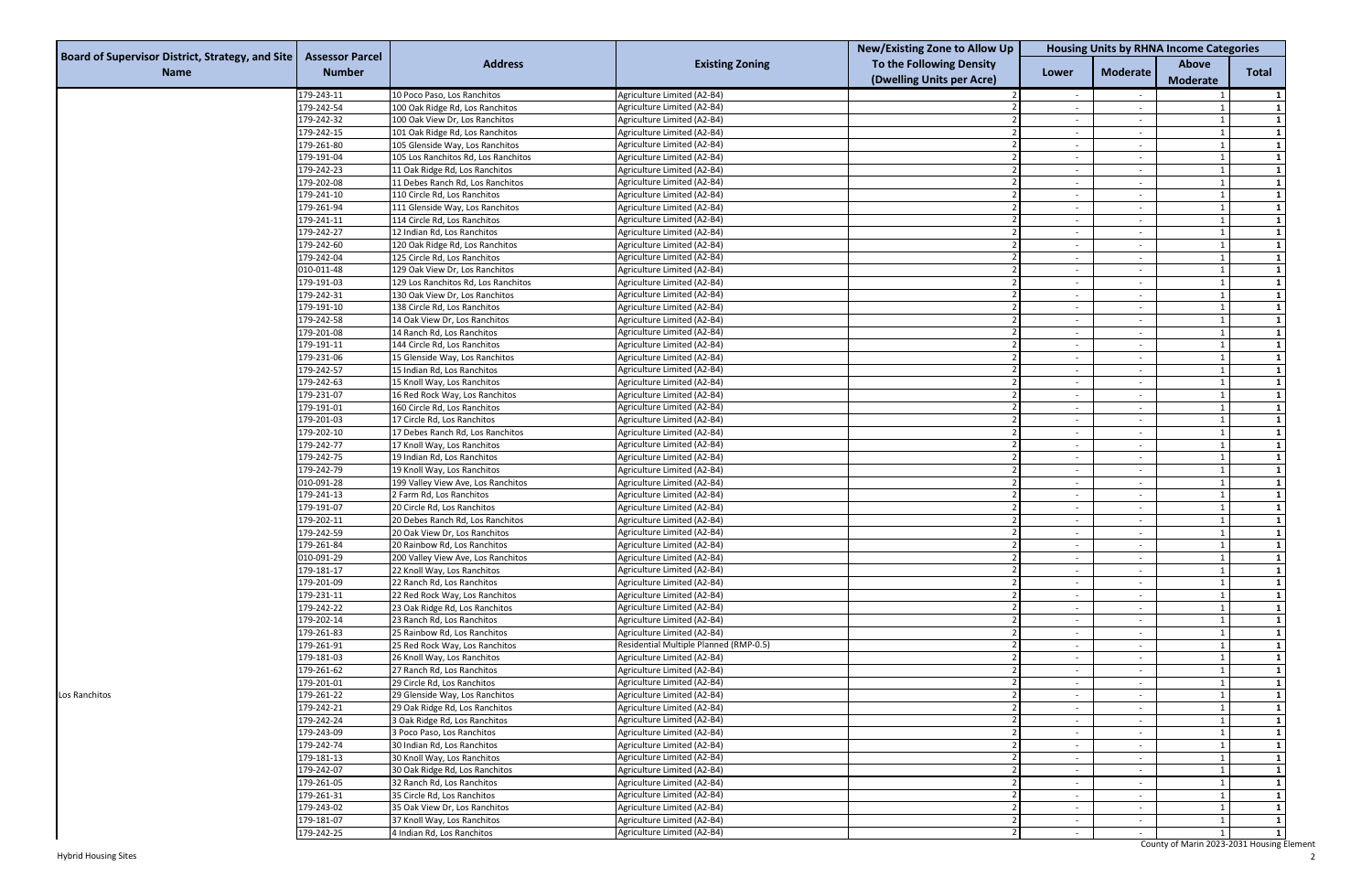| <b>Board of Supervisor District, Strategy, and Site</b><br><b>Assessor Parcel</b><br><b>Address</b><br><b>Existing Zoning</b><br>To the Following Density<br><b>Above</b><br><b>Moderate</b><br><b>Number</b><br><b>Total</b><br><b>Name</b><br>Lower<br>(Dwelling Units per Acre)<br>Moderate<br>179-201-07<br>4 Ranch Rd, Los Ranchitos<br>Agriculture Limited (A2-B4)<br>$\sim$<br>40 Glenside Way, Los Ranchitos<br>Agriculture Limited (A2-B4)<br>179-211-07<br>179-242-33<br>40 Oak View Dr, Los Ranchitos<br>Agriculture Limited (A2-B4)<br>$\sim$<br>$\overline{\phantom{a}}$<br>179-261-03<br>41 Circle Rd, Los Ranchitos<br>Agriculture Limited (A2-B4)<br>$\sim$<br>$\overline{\phantom{a}}$<br>179-242-50<br>42 Oak Ridge Rd, Los Ranchitos<br>Agriculture Limited (A2-B4)<br>$\sim$<br>179-242-20<br>Agriculture Limited (A2-B4)<br>43 Oak Ridge Rd, Los Ranchitos<br>$\sim$<br>179-241-03<br>Agriculture Limited (A2-B4)<br>44 Circle Rd, Los Ranchitos<br>$\sim$<br>$\sim$<br>179-261-29<br>46 Ranch Rd, Los Ranchitos<br>Agriculture Limited (A2-B4)<br>$\overline{\phantom{0}}$<br>Agriculture Limited (A2-B4)<br>179-243-04<br>5 Oak View Dr, Los Ranchitos<br>$\sim$<br>$\sim$<br>179-211-09<br>50 Glenside Way, Los Ranchitos<br>Agriculture Limited (A2-B4)<br>$\overline{\phantom{a}}$<br>179-261-45<br>Agriculture Limited (A2-B4)<br>51 Circle Rd, Los Ranchitos<br>$\sim$<br>179-243-16<br>Agriculture Limited (A2-B4)<br>55 Circle Rd, Los Ranchitos<br>$\sim$<br>179-261-33<br>Agriculture Limited (A2-B4)<br>55 Ranch Rd, Los Ranchitos<br>$\sim$<br>$\sim$<br>179-241-04<br>56 Circle Rd, Los Ranchitos<br>Agriculture Limited (A2-B4)<br>$\overline{\phantom{a}}$<br>179-202-20<br>6 Debes Ranch Rd, Los Ranchitos<br>Agriculture Limited (A2-B4)<br>$\sim$<br>179-241-05<br>60 Circle Rd, Los Ranchitos<br>Agriculture Limited (A2-B4)<br>$\sim$<br>179-211-14<br>Agriculture Limited (A2-B4)<br>61 Los Ranchitos Rd, Los Ranchitos<br>$\sim$<br>179-261-48<br>62 Ranch Rd, Los Ranchitos<br>Agriculture Limited (A2-B4)<br>$\sim$<br>$\overline{\phantom{0}}$<br>179-211-17<br>Agriculture Limited (A2-B4)<br>63 Los Ranchitos Rd, Los Ranchitos<br>$\overline{\phantom{0}}$<br>179-261-87<br>65 Glenside Way, Los Ranchitos<br>Agriculture Limited (A2-B4)<br>$-$<br>179-211-12<br>Agriculture Limited (A2-B4)<br>65 Los Ranchitos Rd, Los Ranchitos<br>$\sim$<br>179-242-18<br>Agriculture Limited (A2-B4)<br>65 Oak Ridge Rd, Los Ranchitos<br>$\sim$<br>$\overline{\phantom{a}}$<br>Agriculture Limited (A2-B4)<br>179-211-18<br>67 Los Ranchitos Rd, Los Ranchitos<br>$\sim$<br>$\sim$<br>179-261-47<br>68 Ranch Rd, Los Ranchitos<br>Agriculture Limited (A2-B4)<br>$\overline{\phantom{0}}$<br>179-261-96<br>Agriculture Limited (A2-B4)<br>69 Ranch Rd, Los Ranchitos<br>$\sim$<br>$\sim$<br>179-242-82<br>Agriculture Limited (A2-B4)<br>70 Oak Ridge Rd, Los Ranchitos<br>179-211-11<br>Agriculture Limited (A2-B4)<br>71 Los Ranchitos Rd, Los Ranchitos<br>$\sim$<br>Agriculture Limited (A2-B4)<br>179-261-97<br>73 Ranch Rd, Los Ranchitos<br>$\sim$<br>Agriculture Limited (A2-B4)<br>179-242-51<br>74 Oak Ridge Rd, Los Ranchitos<br>Agriculture Limited (A2-B4)<br>179-243-12<br>75 Oak View Dr, Los Ranchitos<br>$\sim$<br>$\overline{\phantom{a}}$<br>179-241-08<br>78 Circle Rd, Los Ranchitos<br>Agriculture Limited (A2-B4)<br>$\sim$<br>$-$<br>Agriculture Limited (A2-B4)<br>179-191-05<br>8 Circle Rd, Los Ranchitos<br>$\sim$<br>179-242-42<br>Agriculture Limited (A2-B4)<br>80 Oak Ridge Rd, Los Ranchitos<br>$\sim$<br>179-231-01<br>9 Glenside Way, Los Ranchitos<br>Agriculture Limited (A2-B4)<br>$\sim$<br>Agriculture Limited (A2-B4)<br>179-243-14<br>9 Poco Paso, Los Ranchitos<br>179-242-53<br>Agriculture Limited (A2-B4)<br>90 Oak Ridge Rd, Los Ranchitos<br>$\sim$<br>Agriculture Limited (A2-B4)<br>179-261-72<br>91 Glenside Way, Los Ranchitos<br>$\sim$<br>179-242-16<br>95 Oak Ridge Rd, Los Ranchitos<br>Agriculture Limited (A2-B4)<br>$\sim$<br>$\sim$<br>Agriculture Limited (A2-B4)<br>179-261-75<br>97 Glenside Way, Los Ranchitos<br>$\overline{\phantom{a}}$<br>$\overline{\phantom{a}}$<br>164-280-35<br>26<br>26<br>Lucas Valley Environs Vacant<br>1501 Lucas Valley Road, Lucas Valley Environs<br>Agriculture and Conservation (A60)<br>28<br>28<br>180-261-10<br>Oxford Drive, Santa Venetia<br>Agriculture Limited (A2-B2)<br>Outnumbered, LLC<br>$\sim$<br>179-332-19 (Edgehill Way), Santa Venetia<br>179-332-19<br>$\overline{\mathbf{3}}$<br>Vacant Santa Venetia<br>Residential Single Family (R1)<br>180-171-32<br>180-171-32 (N San Pedro Rd), Santa Venetia<br>$\overline{2}$<br>Vacant Santa Venetia<br>Agriculture Limited (A2-B2)<br>$\sim$<br>$\sim$<br>Vacant Bayhills Drive<br>180-333-01<br>Residential Multiple Planned (RMP-1)<br>5<br>Bayhills Drive, Santa Venetia<br>$\sim$<br>$\sim$<br>982<br>345<br>198<br>1,525<br><b>SubTotal</b><br><b>Supervisor District 2</b><br><b>Commercial Center MU</b><br>174-011-33<br>2410 Sir Francis Drake Blvd, Unincorporated Fairfax<br>30<br>36<br>Retail Business (C1)<br>36<br>Oak Manor Commercial Center<br>174-011-36<br>2400 Sir Francis Drake Blvd, Unincorporated Fairfax<br><b>Credit</b><br>018-087-13<br>33 Albion St, California Park<br>TBD<br>Albion Monolith<br>Residential Multiple Planned (RMP-9)<br>9<br>018-087-14<br>37 Albion St, California Park<br>TBD<br>177-220-10<br>1 Sacramento Ave, Sleepy Hollow<br>Karuna<br>Residential Multiple Planned (RMP-1.0)<br>$\sim$<br>$\overline{\phantom{0}}$<br><b>Religious</b><br>30<br>Kentfield Catholic Church<br>022-010-21<br>215 Bon Air Rd, Kentfield<br>14<br>Residential Single Family (R1-B2)<br>14<br>$\sim$<br>$\sim$<br>20<br>Subud California<br>100 Sacramento Ave, Sleepy Hollow<br>Residential Multiple Planned (RMP-0.1)<br>177-202-08<br>$\overline{a}$<br><b>School Site</b><br>071-132-11<br>Public Facilities (PF)<br>College of Marin Parking Lot (SFD)<br>Sir Francis Drake Blvd, Kentfield<br>30<br>28<br>28 |               |            |  | New/Existing Zone to Allow Up | <b>Housing Units by RHNA Income Categories</b> |  |  |  |
|---------------------------------------------------------------------------------------------------------------------------------------------------------------------------------------------------------------------------------------------------------------------------------------------------------------------------------------------------------------------------------------------------------------------------------------------------------------------------------------------------------------------------------------------------------------------------------------------------------------------------------------------------------------------------------------------------------------------------------------------------------------------------------------------------------------------------------------------------------------------------------------------------------------------------------------------------------------------------------------------------------------------------------------------------------------------------------------------------------------------------------------------------------------------------------------------------------------------------------------------------------------------------------------------------------------------------------------------------------------------------------------------------------------------------------------------------------------------------------------------------------------------------------------------------------------------------------------------------------------------------------------------------------------------------------------------------------------------------------------------------------------------------------------------------------------------------------------------------------------------------------------------------------------------------------------------------------------------------------------------------------------------------------------------------------------------------------------------------------------------------------------------------------------------------------------------------------------------------------------------------------------------------------------------------------------------------------------------------------------------------------------------------------------------------------------------------------------------------------------------------------------------------------------------------------------------------------------------------------------------------------------------------------------------------------------------------------------------------------------------------------------------------------------------------------------------------------------------------------------------------------------------------------------------------------------------------------------------------------------------------------------------------------------------------------------------------------------------------------------------------------------------------------------------------------------------------------------------------------------------------------------------------------------------------------------------------------------------------------------------------------------------------------------------------------------------------------------------------------------------------------------------------------------------------------------------------------------------------------------------------------------------------------------------------------------------------------------------------------------------------------------------------------------------------------------------------------------------------------------------------------------------------------------------------------------------------------------------------------------------------------------------------------------------------------------------------------------------------------------------------------------------------------------------------------------------------------------------------------------------------------------------------------------------------------------------------------------------------------------------------------------------------------------------------------------------------------------------------------------------------------------------------------------------------------------------------------------------------------------------------------------------------------------------------------------------------------------------------------------------------------------------------------------------------------------------------------------------------------------------------------------------------------------------------------------------------------------------------------------------------------------------------------------------------------------------------------------------------------------------------------------------------------------------------------------------------------------------------------------------------------------------------------------------------------------------------------------------------------------------------------------------------------------------------------------------------------------------------------------------------------------------------------------------------------------------------------------------------------------------------------------------------------------------------------------------------------------------------------------------------------------------------------------------------------------------------------------------------------------------------------------------------------------------------------------------------------------------------------------------------------------------------------------------------------------|---------------|------------|--|-------------------------------|------------------------------------------------|--|--|--|
|                                                                                                                                                                                                                                                                                                                                                                                                                                                                                                                                                                                                                                                                                                                                                                                                                                                                                                                                                                                                                                                                                                                                                                                                                                                                                                                                                                                                                                                                                                                                                                                                                                                                                                                                                                                                                                                                                                                                                                                                                                                                                                                                                                                                                                                                                                                                                                                                                                                                                                                                                                                                                                                                                                                                                                                                                                                                                                                                                                                                                                                                                                                                                                                                                                                                                                                                                                                                                                                                                                                                                                                                                                                                                                                                                                                                                                                                                                                                                                                                                                                                                                                                                                                                                                                                                                                                                                                                                                                                                                                                                                                                                                                                                                                                                                                                                                                                                                                                                                                                                                                                                                                                                                                                                                                                                                                                                                                                                                                                                                                                                                                                                                                                                                                                                                                                                                                                                                                                                                                                                                                               |               |            |  |                               |                                                |  |  |  |
|                                                                                                                                                                                                                                                                                                                                                                                                                                                                                                                                                                                                                                                                                                                                                                                                                                                                                                                                                                                                                                                                                                                                                                                                                                                                                                                                                                                                                                                                                                                                                                                                                                                                                                                                                                                                                                                                                                                                                                                                                                                                                                                                                                                                                                                                                                                                                                                                                                                                                                                                                                                                                                                                                                                                                                                                                                                                                                                                                                                                                                                                                                                                                                                                                                                                                                                                                                                                                                                                                                                                                                                                                                                                                                                                                                                                                                                                                                                                                                                                                                                                                                                                                                                                                                                                                                                                                                                                                                                                                                                                                                                                                                                                                                                                                                                                                                                                                                                                                                                                                                                                                                                                                                                                                                                                                                                                                                                                                                                                                                                                                                                                                                                                                                                                                                                                                                                                                                                                                                                                                                                               |               |            |  |                               |                                                |  |  |  |
|                                                                                                                                                                                                                                                                                                                                                                                                                                                                                                                                                                                                                                                                                                                                                                                                                                                                                                                                                                                                                                                                                                                                                                                                                                                                                                                                                                                                                                                                                                                                                                                                                                                                                                                                                                                                                                                                                                                                                                                                                                                                                                                                                                                                                                                                                                                                                                                                                                                                                                                                                                                                                                                                                                                                                                                                                                                                                                                                                                                                                                                                                                                                                                                                                                                                                                                                                                                                                                                                                                                                                                                                                                                                                                                                                                                                                                                                                                                                                                                                                                                                                                                                                                                                                                                                                                                                                                                                                                                                                                                                                                                                                                                                                                                                                                                                                                                                                                                                                                                                                                                                                                                                                                                                                                                                                                                                                                                                                                                                                                                                                                                                                                                                                                                                                                                                                                                                                                                                                                                                                                                               |               |            |  |                               |                                                |  |  |  |
|                                                                                                                                                                                                                                                                                                                                                                                                                                                                                                                                                                                                                                                                                                                                                                                                                                                                                                                                                                                                                                                                                                                                                                                                                                                                                                                                                                                                                                                                                                                                                                                                                                                                                                                                                                                                                                                                                                                                                                                                                                                                                                                                                                                                                                                                                                                                                                                                                                                                                                                                                                                                                                                                                                                                                                                                                                                                                                                                                                                                                                                                                                                                                                                                                                                                                                                                                                                                                                                                                                                                                                                                                                                                                                                                                                                                                                                                                                                                                                                                                                                                                                                                                                                                                                                                                                                                                                                                                                                                                                                                                                                                                                                                                                                                                                                                                                                                                                                                                                                                                                                                                                                                                                                                                                                                                                                                                                                                                                                                                                                                                                                                                                                                                                                                                                                                                                                                                                                                                                                                                                                               |               |            |  |                               |                                                |  |  |  |
|                                                                                                                                                                                                                                                                                                                                                                                                                                                                                                                                                                                                                                                                                                                                                                                                                                                                                                                                                                                                                                                                                                                                                                                                                                                                                                                                                                                                                                                                                                                                                                                                                                                                                                                                                                                                                                                                                                                                                                                                                                                                                                                                                                                                                                                                                                                                                                                                                                                                                                                                                                                                                                                                                                                                                                                                                                                                                                                                                                                                                                                                                                                                                                                                                                                                                                                                                                                                                                                                                                                                                                                                                                                                                                                                                                                                                                                                                                                                                                                                                                                                                                                                                                                                                                                                                                                                                                                                                                                                                                                                                                                                                                                                                                                                                                                                                                                                                                                                                                                                                                                                                                                                                                                                                                                                                                                                                                                                                                                                                                                                                                                                                                                                                                                                                                                                                                                                                                                                                                                                                                                               |               |            |  |                               |                                                |  |  |  |
|                                                                                                                                                                                                                                                                                                                                                                                                                                                                                                                                                                                                                                                                                                                                                                                                                                                                                                                                                                                                                                                                                                                                                                                                                                                                                                                                                                                                                                                                                                                                                                                                                                                                                                                                                                                                                                                                                                                                                                                                                                                                                                                                                                                                                                                                                                                                                                                                                                                                                                                                                                                                                                                                                                                                                                                                                                                                                                                                                                                                                                                                                                                                                                                                                                                                                                                                                                                                                                                                                                                                                                                                                                                                                                                                                                                                                                                                                                                                                                                                                                                                                                                                                                                                                                                                                                                                                                                                                                                                                                                                                                                                                                                                                                                                                                                                                                                                                                                                                                                                                                                                                                                                                                                                                                                                                                                                                                                                                                                                                                                                                                                                                                                                                                                                                                                                                                                                                                                                                                                                                                                               |               |            |  |                               |                                                |  |  |  |
|                                                                                                                                                                                                                                                                                                                                                                                                                                                                                                                                                                                                                                                                                                                                                                                                                                                                                                                                                                                                                                                                                                                                                                                                                                                                                                                                                                                                                                                                                                                                                                                                                                                                                                                                                                                                                                                                                                                                                                                                                                                                                                                                                                                                                                                                                                                                                                                                                                                                                                                                                                                                                                                                                                                                                                                                                                                                                                                                                                                                                                                                                                                                                                                                                                                                                                                                                                                                                                                                                                                                                                                                                                                                                                                                                                                                                                                                                                                                                                                                                                                                                                                                                                                                                                                                                                                                                                                                                                                                                                                                                                                                                                                                                                                                                                                                                                                                                                                                                                                                                                                                                                                                                                                                                                                                                                                                                                                                                                                                                                                                                                                                                                                                                                                                                                                                                                                                                                                                                                                                                                                               |               |            |  |                               |                                                |  |  |  |
|                                                                                                                                                                                                                                                                                                                                                                                                                                                                                                                                                                                                                                                                                                                                                                                                                                                                                                                                                                                                                                                                                                                                                                                                                                                                                                                                                                                                                                                                                                                                                                                                                                                                                                                                                                                                                                                                                                                                                                                                                                                                                                                                                                                                                                                                                                                                                                                                                                                                                                                                                                                                                                                                                                                                                                                                                                                                                                                                                                                                                                                                                                                                                                                                                                                                                                                                                                                                                                                                                                                                                                                                                                                                                                                                                                                                                                                                                                                                                                                                                                                                                                                                                                                                                                                                                                                                                                                                                                                                                                                                                                                                                                                                                                                                                                                                                                                                                                                                                                                                                                                                                                                                                                                                                                                                                                                                                                                                                                                                                                                                                                                                                                                                                                                                                                                                                                                                                                                                                                                                                                                               |               |            |  |                               |                                                |  |  |  |
|                                                                                                                                                                                                                                                                                                                                                                                                                                                                                                                                                                                                                                                                                                                                                                                                                                                                                                                                                                                                                                                                                                                                                                                                                                                                                                                                                                                                                                                                                                                                                                                                                                                                                                                                                                                                                                                                                                                                                                                                                                                                                                                                                                                                                                                                                                                                                                                                                                                                                                                                                                                                                                                                                                                                                                                                                                                                                                                                                                                                                                                                                                                                                                                                                                                                                                                                                                                                                                                                                                                                                                                                                                                                                                                                                                                                                                                                                                                                                                                                                                                                                                                                                                                                                                                                                                                                                                                                                                                                                                                                                                                                                                                                                                                                                                                                                                                                                                                                                                                                                                                                                                                                                                                                                                                                                                                                                                                                                                                                                                                                                                                                                                                                                                                                                                                                                                                                                                                                                                                                                                                               |               |            |  |                               |                                                |  |  |  |
|                                                                                                                                                                                                                                                                                                                                                                                                                                                                                                                                                                                                                                                                                                                                                                                                                                                                                                                                                                                                                                                                                                                                                                                                                                                                                                                                                                                                                                                                                                                                                                                                                                                                                                                                                                                                                                                                                                                                                                                                                                                                                                                                                                                                                                                                                                                                                                                                                                                                                                                                                                                                                                                                                                                                                                                                                                                                                                                                                                                                                                                                                                                                                                                                                                                                                                                                                                                                                                                                                                                                                                                                                                                                                                                                                                                                                                                                                                                                                                                                                                                                                                                                                                                                                                                                                                                                                                                                                                                                                                                                                                                                                                                                                                                                                                                                                                                                                                                                                                                                                                                                                                                                                                                                                                                                                                                                                                                                                                                                                                                                                                                                                                                                                                                                                                                                                                                                                                                                                                                                                                                               |               |            |  |                               |                                                |  |  |  |
|                                                                                                                                                                                                                                                                                                                                                                                                                                                                                                                                                                                                                                                                                                                                                                                                                                                                                                                                                                                                                                                                                                                                                                                                                                                                                                                                                                                                                                                                                                                                                                                                                                                                                                                                                                                                                                                                                                                                                                                                                                                                                                                                                                                                                                                                                                                                                                                                                                                                                                                                                                                                                                                                                                                                                                                                                                                                                                                                                                                                                                                                                                                                                                                                                                                                                                                                                                                                                                                                                                                                                                                                                                                                                                                                                                                                                                                                                                                                                                                                                                                                                                                                                                                                                                                                                                                                                                                                                                                                                                                                                                                                                                                                                                                                                                                                                                                                                                                                                                                                                                                                                                                                                                                                                                                                                                                                                                                                                                                                                                                                                                                                                                                                                                                                                                                                                                                                                                                                                                                                                                                               |               |            |  |                               |                                                |  |  |  |
|                                                                                                                                                                                                                                                                                                                                                                                                                                                                                                                                                                                                                                                                                                                                                                                                                                                                                                                                                                                                                                                                                                                                                                                                                                                                                                                                                                                                                                                                                                                                                                                                                                                                                                                                                                                                                                                                                                                                                                                                                                                                                                                                                                                                                                                                                                                                                                                                                                                                                                                                                                                                                                                                                                                                                                                                                                                                                                                                                                                                                                                                                                                                                                                                                                                                                                                                                                                                                                                                                                                                                                                                                                                                                                                                                                                                                                                                                                                                                                                                                                                                                                                                                                                                                                                                                                                                                                                                                                                                                                                                                                                                                                                                                                                                                                                                                                                                                                                                                                                                                                                                                                                                                                                                                                                                                                                                                                                                                                                                                                                                                                                                                                                                                                                                                                                                                                                                                                                                                                                                                                                               |               |            |  |                               |                                                |  |  |  |
|                                                                                                                                                                                                                                                                                                                                                                                                                                                                                                                                                                                                                                                                                                                                                                                                                                                                                                                                                                                                                                                                                                                                                                                                                                                                                                                                                                                                                                                                                                                                                                                                                                                                                                                                                                                                                                                                                                                                                                                                                                                                                                                                                                                                                                                                                                                                                                                                                                                                                                                                                                                                                                                                                                                                                                                                                                                                                                                                                                                                                                                                                                                                                                                                                                                                                                                                                                                                                                                                                                                                                                                                                                                                                                                                                                                                                                                                                                                                                                                                                                                                                                                                                                                                                                                                                                                                                                                                                                                                                                                                                                                                                                                                                                                                                                                                                                                                                                                                                                                                                                                                                                                                                                                                                                                                                                                                                                                                                                                                                                                                                                                                                                                                                                                                                                                                                                                                                                                                                                                                                                                               |               |            |  |                               |                                                |  |  |  |
|                                                                                                                                                                                                                                                                                                                                                                                                                                                                                                                                                                                                                                                                                                                                                                                                                                                                                                                                                                                                                                                                                                                                                                                                                                                                                                                                                                                                                                                                                                                                                                                                                                                                                                                                                                                                                                                                                                                                                                                                                                                                                                                                                                                                                                                                                                                                                                                                                                                                                                                                                                                                                                                                                                                                                                                                                                                                                                                                                                                                                                                                                                                                                                                                                                                                                                                                                                                                                                                                                                                                                                                                                                                                                                                                                                                                                                                                                                                                                                                                                                                                                                                                                                                                                                                                                                                                                                                                                                                                                                                                                                                                                                                                                                                                                                                                                                                                                                                                                                                                                                                                                                                                                                                                                                                                                                                                                                                                                                                                                                                                                                                                                                                                                                                                                                                                                                                                                                                                                                                                                                                               |               |            |  |                               |                                                |  |  |  |
|                                                                                                                                                                                                                                                                                                                                                                                                                                                                                                                                                                                                                                                                                                                                                                                                                                                                                                                                                                                                                                                                                                                                                                                                                                                                                                                                                                                                                                                                                                                                                                                                                                                                                                                                                                                                                                                                                                                                                                                                                                                                                                                                                                                                                                                                                                                                                                                                                                                                                                                                                                                                                                                                                                                                                                                                                                                                                                                                                                                                                                                                                                                                                                                                                                                                                                                                                                                                                                                                                                                                                                                                                                                                                                                                                                                                                                                                                                                                                                                                                                                                                                                                                                                                                                                                                                                                                                                                                                                                                                                                                                                                                                                                                                                                                                                                                                                                                                                                                                                                                                                                                                                                                                                                                                                                                                                                                                                                                                                                                                                                                                                                                                                                                                                                                                                                                                                                                                                                                                                                                                                               |               |            |  |                               |                                                |  |  |  |
|                                                                                                                                                                                                                                                                                                                                                                                                                                                                                                                                                                                                                                                                                                                                                                                                                                                                                                                                                                                                                                                                                                                                                                                                                                                                                                                                                                                                                                                                                                                                                                                                                                                                                                                                                                                                                                                                                                                                                                                                                                                                                                                                                                                                                                                                                                                                                                                                                                                                                                                                                                                                                                                                                                                                                                                                                                                                                                                                                                                                                                                                                                                                                                                                                                                                                                                                                                                                                                                                                                                                                                                                                                                                                                                                                                                                                                                                                                                                                                                                                                                                                                                                                                                                                                                                                                                                                                                                                                                                                                                                                                                                                                                                                                                                                                                                                                                                                                                                                                                                                                                                                                                                                                                                                                                                                                                                                                                                                                                                                                                                                                                                                                                                                                                                                                                                                                                                                                                                                                                                                                                               |               |            |  |                               |                                                |  |  |  |
|                                                                                                                                                                                                                                                                                                                                                                                                                                                                                                                                                                                                                                                                                                                                                                                                                                                                                                                                                                                                                                                                                                                                                                                                                                                                                                                                                                                                                                                                                                                                                                                                                                                                                                                                                                                                                                                                                                                                                                                                                                                                                                                                                                                                                                                                                                                                                                                                                                                                                                                                                                                                                                                                                                                                                                                                                                                                                                                                                                                                                                                                                                                                                                                                                                                                                                                                                                                                                                                                                                                                                                                                                                                                                                                                                                                                                                                                                                                                                                                                                                                                                                                                                                                                                                                                                                                                                                                                                                                                                                                                                                                                                                                                                                                                                                                                                                                                                                                                                                                                                                                                                                                                                                                                                                                                                                                                                                                                                                                                                                                                                                                                                                                                                                                                                                                                                                                                                                                                                                                                                                                               |               |            |  |                               |                                                |  |  |  |
|                                                                                                                                                                                                                                                                                                                                                                                                                                                                                                                                                                                                                                                                                                                                                                                                                                                                                                                                                                                                                                                                                                                                                                                                                                                                                                                                                                                                                                                                                                                                                                                                                                                                                                                                                                                                                                                                                                                                                                                                                                                                                                                                                                                                                                                                                                                                                                                                                                                                                                                                                                                                                                                                                                                                                                                                                                                                                                                                                                                                                                                                                                                                                                                                                                                                                                                                                                                                                                                                                                                                                                                                                                                                                                                                                                                                                                                                                                                                                                                                                                                                                                                                                                                                                                                                                                                                                                                                                                                                                                                                                                                                                                                                                                                                                                                                                                                                                                                                                                                                                                                                                                                                                                                                                                                                                                                                                                                                                                                                                                                                                                                                                                                                                                                                                                                                                                                                                                                                                                                                                                                               |               |            |  |                               |                                                |  |  |  |
|                                                                                                                                                                                                                                                                                                                                                                                                                                                                                                                                                                                                                                                                                                                                                                                                                                                                                                                                                                                                                                                                                                                                                                                                                                                                                                                                                                                                                                                                                                                                                                                                                                                                                                                                                                                                                                                                                                                                                                                                                                                                                                                                                                                                                                                                                                                                                                                                                                                                                                                                                                                                                                                                                                                                                                                                                                                                                                                                                                                                                                                                                                                                                                                                                                                                                                                                                                                                                                                                                                                                                                                                                                                                                                                                                                                                                                                                                                                                                                                                                                                                                                                                                                                                                                                                                                                                                                                                                                                                                                                                                                                                                                                                                                                                                                                                                                                                                                                                                                                                                                                                                                                                                                                                                                                                                                                                                                                                                                                                                                                                                                                                                                                                                                                                                                                                                                                                                                                                                                                                                                                               |               |            |  |                               |                                                |  |  |  |
|                                                                                                                                                                                                                                                                                                                                                                                                                                                                                                                                                                                                                                                                                                                                                                                                                                                                                                                                                                                                                                                                                                                                                                                                                                                                                                                                                                                                                                                                                                                                                                                                                                                                                                                                                                                                                                                                                                                                                                                                                                                                                                                                                                                                                                                                                                                                                                                                                                                                                                                                                                                                                                                                                                                                                                                                                                                                                                                                                                                                                                                                                                                                                                                                                                                                                                                                                                                                                                                                                                                                                                                                                                                                                                                                                                                                                                                                                                                                                                                                                                                                                                                                                                                                                                                                                                                                                                                                                                                                                                                                                                                                                                                                                                                                                                                                                                                                                                                                                                                                                                                                                                                                                                                                                                                                                                                                                                                                                                                                                                                                                                                                                                                                                                                                                                                                                                                                                                                                                                                                                                                               |               |            |  |                               |                                                |  |  |  |
|                                                                                                                                                                                                                                                                                                                                                                                                                                                                                                                                                                                                                                                                                                                                                                                                                                                                                                                                                                                                                                                                                                                                                                                                                                                                                                                                                                                                                                                                                                                                                                                                                                                                                                                                                                                                                                                                                                                                                                                                                                                                                                                                                                                                                                                                                                                                                                                                                                                                                                                                                                                                                                                                                                                                                                                                                                                                                                                                                                                                                                                                                                                                                                                                                                                                                                                                                                                                                                                                                                                                                                                                                                                                                                                                                                                                                                                                                                                                                                                                                                                                                                                                                                                                                                                                                                                                                                                                                                                                                                                                                                                                                                                                                                                                                                                                                                                                                                                                                                                                                                                                                                                                                                                                                                                                                                                                                                                                                                                                                                                                                                                                                                                                                                                                                                                                                                                                                                                                                                                                                                                               |               |            |  |                               |                                                |  |  |  |
|                                                                                                                                                                                                                                                                                                                                                                                                                                                                                                                                                                                                                                                                                                                                                                                                                                                                                                                                                                                                                                                                                                                                                                                                                                                                                                                                                                                                                                                                                                                                                                                                                                                                                                                                                                                                                                                                                                                                                                                                                                                                                                                                                                                                                                                                                                                                                                                                                                                                                                                                                                                                                                                                                                                                                                                                                                                                                                                                                                                                                                                                                                                                                                                                                                                                                                                                                                                                                                                                                                                                                                                                                                                                                                                                                                                                                                                                                                                                                                                                                                                                                                                                                                                                                                                                                                                                                                                                                                                                                                                                                                                                                                                                                                                                                                                                                                                                                                                                                                                                                                                                                                                                                                                                                                                                                                                                                                                                                                                                                                                                                                                                                                                                                                                                                                                                                                                                                                                                                                                                                                                               |               |            |  |                               |                                                |  |  |  |
|                                                                                                                                                                                                                                                                                                                                                                                                                                                                                                                                                                                                                                                                                                                                                                                                                                                                                                                                                                                                                                                                                                                                                                                                                                                                                                                                                                                                                                                                                                                                                                                                                                                                                                                                                                                                                                                                                                                                                                                                                                                                                                                                                                                                                                                                                                                                                                                                                                                                                                                                                                                                                                                                                                                                                                                                                                                                                                                                                                                                                                                                                                                                                                                                                                                                                                                                                                                                                                                                                                                                                                                                                                                                                                                                                                                                                                                                                                                                                                                                                                                                                                                                                                                                                                                                                                                                                                                                                                                                                                                                                                                                                                                                                                                                                                                                                                                                                                                                                                                                                                                                                                                                                                                                                                                                                                                                                                                                                                                                                                                                                                                                                                                                                                                                                                                                                                                                                                                                                                                                                                                               |               |            |  |                               |                                                |  |  |  |
|                                                                                                                                                                                                                                                                                                                                                                                                                                                                                                                                                                                                                                                                                                                                                                                                                                                                                                                                                                                                                                                                                                                                                                                                                                                                                                                                                                                                                                                                                                                                                                                                                                                                                                                                                                                                                                                                                                                                                                                                                                                                                                                                                                                                                                                                                                                                                                                                                                                                                                                                                                                                                                                                                                                                                                                                                                                                                                                                                                                                                                                                                                                                                                                                                                                                                                                                                                                                                                                                                                                                                                                                                                                                                                                                                                                                                                                                                                                                                                                                                                                                                                                                                                                                                                                                                                                                                                                                                                                                                                                                                                                                                                                                                                                                                                                                                                                                                                                                                                                                                                                                                                                                                                                                                                                                                                                                                                                                                                                                                                                                                                                                                                                                                                                                                                                                                                                                                                                                                                                                                                                               |               |            |  |                               |                                                |  |  |  |
|                                                                                                                                                                                                                                                                                                                                                                                                                                                                                                                                                                                                                                                                                                                                                                                                                                                                                                                                                                                                                                                                                                                                                                                                                                                                                                                                                                                                                                                                                                                                                                                                                                                                                                                                                                                                                                                                                                                                                                                                                                                                                                                                                                                                                                                                                                                                                                                                                                                                                                                                                                                                                                                                                                                                                                                                                                                                                                                                                                                                                                                                                                                                                                                                                                                                                                                                                                                                                                                                                                                                                                                                                                                                                                                                                                                                                                                                                                                                                                                                                                                                                                                                                                                                                                                                                                                                                                                                                                                                                                                                                                                                                                                                                                                                                                                                                                                                                                                                                                                                                                                                                                                                                                                                                                                                                                                                                                                                                                                                                                                                                                                                                                                                                                                                                                                                                                                                                                                                                                                                                                                               |               |            |  |                               |                                                |  |  |  |
|                                                                                                                                                                                                                                                                                                                                                                                                                                                                                                                                                                                                                                                                                                                                                                                                                                                                                                                                                                                                                                                                                                                                                                                                                                                                                                                                                                                                                                                                                                                                                                                                                                                                                                                                                                                                                                                                                                                                                                                                                                                                                                                                                                                                                                                                                                                                                                                                                                                                                                                                                                                                                                                                                                                                                                                                                                                                                                                                                                                                                                                                                                                                                                                                                                                                                                                                                                                                                                                                                                                                                                                                                                                                                                                                                                                                                                                                                                                                                                                                                                                                                                                                                                                                                                                                                                                                                                                                                                                                                                                                                                                                                                                                                                                                                                                                                                                                                                                                                                                                                                                                                                                                                                                                                                                                                                                                                                                                                                                                                                                                                                                                                                                                                                                                                                                                                                                                                                                                                                                                                                                               |               |            |  |                               |                                                |  |  |  |
|                                                                                                                                                                                                                                                                                                                                                                                                                                                                                                                                                                                                                                                                                                                                                                                                                                                                                                                                                                                                                                                                                                                                                                                                                                                                                                                                                                                                                                                                                                                                                                                                                                                                                                                                                                                                                                                                                                                                                                                                                                                                                                                                                                                                                                                                                                                                                                                                                                                                                                                                                                                                                                                                                                                                                                                                                                                                                                                                                                                                                                                                                                                                                                                                                                                                                                                                                                                                                                                                                                                                                                                                                                                                                                                                                                                                                                                                                                                                                                                                                                                                                                                                                                                                                                                                                                                                                                                                                                                                                                                                                                                                                                                                                                                                                                                                                                                                                                                                                                                                                                                                                                                                                                                                                                                                                                                                                                                                                                                                                                                                                                                                                                                                                                                                                                                                                                                                                                                                                                                                                                                               |               |            |  |                               |                                                |  |  |  |
|                                                                                                                                                                                                                                                                                                                                                                                                                                                                                                                                                                                                                                                                                                                                                                                                                                                                                                                                                                                                                                                                                                                                                                                                                                                                                                                                                                                                                                                                                                                                                                                                                                                                                                                                                                                                                                                                                                                                                                                                                                                                                                                                                                                                                                                                                                                                                                                                                                                                                                                                                                                                                                                                                                                                                                                                                                                                                                                                                                                                                                                                                                                                                                                                                                                                                                                                                                                                                                                                                                                                                                                                                                                                                                                                                                                                                                                                                                                                                                                                                                                                                                                                                                                                                                                                                                                                                                                                                                                                                                                                                                                                                                                                                                                                                                                                                                                                                                                                                                                                                                                                                                                                                                                                                                                                                                                                                                                                                                                                                                                                                                                                                                                                                                                                                                                                                                                                                                                                                                                                                                                               |               |            |  |                               |                                                |  |  |  |
|                                                                                                                                                                                                                                                                                                                                                                                                                                                                                                                                                                                                                                                                                                                                                                                                                                                                                                                                                                                                                                                                                                                                                                                                                                                                                                                                                                                                                                                                                                                                                                                                                                                                                                                                                                                                                                                                                                                                                                                                                                                                                                                                                                                                                                                                                                                                                                                                                                                                                                                                                                                                                                                                                                                                                                                                                                                                                                                                                                                                                                                                                                                                                                                                                                                                                                                                                                                                                                                                                                                                                                                                                                                                                                                                                                                                                                                                                                                                                                                                                                                                                                                                                                                                                                                                                                                                                                                                                                                                                                                                                                                                                                                                                                                                                                                                                                                                                                                                                                                                                                                                                                                                                                                                                                                                                                                                                                                                                                                                                                                                                                                                                                                                                                                                                                                                                                                                                                                                                                                                                                                               |               |            |  |                               |                                                |  |  |  |
|                                                                                                                                                                                                                                                                                                                                                                                                                                                                                                                                                                                                                                                                                                                                                                                                                                                                                                                                                                                                                                                                                                                                                                                                                                                                                                                                                                                                                                                                                                                                                                                                                                                                                                                                                                                                                                                                                                                                                                                                                                                                                                                                                                                                                                                                                                                                                                                                                                                                                                                                                                                                                                                                                                                                                                                                                                                                                                                                                                                                                                                                                                                                                                                                                                                                                                                                                                                                                                                                                                                                                                                                                                                                                                                                                                                                                                                                                                                                                                                                                                                                                                                                                                                                                                                                                                                                                                                                                                                                                                                                                                                                                                                                                                                                                                                                                                                                                                                                                                                                                                                                                                                                                                                                                                                                                                                                                                                                                                                                                                                                                                                                                                                                                                                                                                                                                                                                                                                                                                                                                                                               |               |            |  |                               |                                                |  |  |  |
|                                                                                                                                                                                                                                                                                                                                                                                                                                                                                                                                                                                                                                                                                                                                                                                                                                                                                                                                                                                                                                                                                                                                                                                                                                                                                                                                                                                                                                                                                                                                                                                                                                                                                                                                                                                                                                                                                                                                                                                                                                                                                                                                                                                                                                                                                                                                                                                                                                                                                                                                                                                                                                                                                                                                                                                                                                                                                                                                                                                                                                                                                                                                                                                                                                                                                                                                                                                                                                                                                                                                                                                                                                                                                                                                                                                                                                                                                                                                                                                                                                                                                                                                                                                                                                                                                                                                                                                                                                                                                                                                                                                                                                                                                                                                                                                                                                                                                                                                                                                                                                                                                                                                                                                                                                                                                                                                                                                                                                                                                                                                                                                                                                                                                                                                                                                                                                                                                                                                                                                                                                                               |               |            |  |                               |                                                |  |  |  |
|                                                                                                                                                                                                                                                                                                                                                                                                                                                                                                                                                                                                                                                                                                                                                                                                                                                                                                                                                                                                                                                                                                                                                                                                                                                                                                                                                                                                                                                                                                                                                                                                                                                                                                                                                                                                                                                                                                                                                                                                                                                                                                                                                                                                                                                                                                                                                                                                                                                                                                                                                                                                                                                                                                                                                                                                                                                                                                                                                                                                                                                                                                                                                                                                                                                                                                                                                                                                                                                                                                                                                                                                                                                                                                                                                                                                                                                                                                                                                                                                                                                                                                                                                                                                                                                                                                                                                                                                                                                                                                                                                                                                                                                                                                                                                                                                                                                                                                                                                                                                                                                                                                                                                                                                                                                                                                                                                                                                                                                                                                                                                                                                                                                                                                                                                                                                                                                                                                                                                                                                                                                               |               |            |  |                               |                                                |  |  |  |
|                                                                                                                                                                                                                                                                                                                                                                                                                                                                                                                                                                                                                                                                                                                                                                                                                                                                                                                                                                                                                                                                                                                                                                                                                                                                                                                                                                                                                                                                                                                                                                                                                                                                                                                                                                                                                                                                                                                                                                                                                                                                                                                                                                                                                                                                                                                                                                                                                                                                                                                                                                                                                                                                                                                                                                                                                                                                                                                                                                                                                                                                                                                                                                                                                                                                                                                                                                                                                                                                                                                                                                                                                                                                                                                                                                                                                                                                                                                                                                                                                                                                                                                                                                                                                                                                                                                                                                                                                                                                                                                                                                                                                                                                                                                                                                                                                                                                                                                                                                                                                                                                                                                                                                                                                                                                                                                                                                                                                                                                                                                                                                                                                                                                                                                                                                                                                                                                                                                                                                                                                                                               |               |            |  |                               |                                                |  |  |  |
|                                                                                                                                                                                                                                                                                                                                                                                                                                                                                                                                                                                                                                                                                                                                                                                                                                                                                                                                                                                                                                                                                                                                                                                                                                                                                                                                                                                                                                                                                                                                                                                                                                                                                                                                                                                                                                                                                                                                                                                                                                                                                                                                                                                                                                                                                                                                                                                                                                                                                                                                                                                                                                                                                                                                                                                                                                                                                                                                                                                                                                                                                                                                                                                                                                                                                                                                                                                                                                                                                                                                                                                                                                                                                                                                                                                                                                                                                                                                                                                                                                                                                                                                                                                                                                                                                                                                                                                                                                                                                                                                                                                                                                                                                                                                                                                                                                                                                                                                                                                                                                                                                                                                                                                                                                                                                                                                                                                                                                                                                                                                                                                                                                                                                                                                                                                                                                                                                                                                                                                                                                                               |               |            |  |                               |                                                |  |  |  |
|                                                                                                                                                                                                                                                                                                                                                                                                                                                                                                                                                                                                                                                                                                                                                                                                                                                                                                                                                                                                                                                                                                                                                                                                                                                                                                                                                                                                                                                                                                                                                                                                                                                                                                                                                                                                                                                                                                                                                                                                                                                                                                                                                                                                                                                                                                                                                                                                                                                                                                                                                                                                                                                                                                                                                                                                                                                                                                                                                                                                                                                                                                                                                                                                                                                                                                                                                                                                                                                                                                                                                                                                                                                                                                                                                                                                                                                                                                                                                                                                                                                                                                                                                                                                                                                                                                                                                                                                                                                                                                                                                                                                                                                                                                                                                                                                                                                                                                                                                                                                                                                                                                                                                                                                                                                                                                                                                                                                                                                                                                                                                                                                                                                                                                                                                                                                                                                                                                                                                                                                                                                               |               |            |  |                               |                                                |  |  |  |
|                                                                                                                                                                                                                                                                                                                                                                                                                                                                                                                                                                                                                                                                                                                                                                                                                                                                                                                                                                                                                                                                                                                                                                                                                                                                                                                                                                                                                                                                                                                                                                                                                                                                                                                                                                                                                                                                                                                                                                                                                                                                                                                                                                                                                                                                                                                                                                                                                                                                                                                                                                                                                                                                                                                                                                                                                                                                                                                                                                                                                                                                                                                                                                                                                                                                                                                                                                                                                                                                                                                                                                                                                                                                                                                                                                                                                                                                                                                                                                                                                                                                                                                                                                                                                                                                                                                                                                                                                                                                                                                                                                                                                                                                                                                                                                                                                                                                                                                                                                                                                                                                                                                                                                                                                                                                                                                                                                                                                                                                                                                                                                                                                                                                                                                                                                                                                                                                                                                                                                                                                                                               |               |            |  |                               |                                                |  |  |  |
|                                                                                                                                                                                                                                                                                                                                                                                                                                                                                                                                                                                                                                                                                                                                                                                                                                                                                                                                                                                                                                                                                                                                                                                                                                                                                                                                                                                                                                                                                                                                                                                                                                                                                                                                                                                                                                                                                                                                                                                                                                                                                                                                                                                                                                                                                                                                                                                                                                                                                                                                                                                                                                                                                                                                                                                                                                                                                                                                                                                                                                                                                                                                                                                                                                                                                                                                                                                                                                                                                                                                                                                                                                                                                                                                                                                                                                                                                                                                                                                                                                                                                                                                                                                                                                                                                                                                                                                                                                                                                                                                                                                                                                                                                                                                                                                                                                                                                                                                                                                                                                                                                                                                                                                                                                                                                                                                                                                                                                                                                                                                                                                                                                                                                                                                                                                                                                                                                                                                                                                                                                                               |               |            |  |                               |                                                |  |  |  |
|                                                                                                                                                                                                                                                                                                                                                                                                                                                                                                                                                                                                                                                                                                                                                                                                                                                                                                                                                                                                                                                                                                                                                                                                                                                                                                                                                                                                                                                                                                                                                                                                                                                                                                                                                                                                                                                                                                                                                                                                                                                                                                                                                                                                                                                                                                                                                                                                                                                                                                                                                                                                                                                                                                                                                                                                                                                                                                                                                                                                                                                                                                                                                                                                                                                                                                                                                                                                                                                                                                                                                                                                                                                                                                                                                                                                                                                                                                                                                                                                                                                                                                                                                                                                                                                                                                                                                                                                                                                                                                                                                                                                                                                                                                                                                                                                                                                                                                                                                                                                                                                                                                                                                                                                                                                                                                                                                                                                                                                                                                                                                                                                                                                                                                                                                                                                                                                                                                                                                                                                                                                               |               |            |  |                               |                                                |  |  |  |
|                                                                                                                                                                                                                                                                                                                                                                                                                                                                                                                                                                                                                                                                                                                                                                                                                                                                                                                                                                                                                                                                                                                                                                                                                                                                                                                                                                                                                                                                                                                                                                                                                                                                                                                                                                                                                                                                                                                                                                                                                                                                                                                                                                                                                                                                                                                                                                                                                                                                                                                                                                                                                                                                                                                                                                                                                                                                                                                                                                                                                                                                                                                                                                                                                                                                                                                                                                                                                                                                                                                                                                                                                                                                                                                                                                                                                                                                                                                                                                                                                                                                                                                                                                                                                                                                                                                                                                                                                                                                                                                                                                                                                                                                                                                                                                                                                                                                                                                                                                                                                                                                                                                                                                                                                                                                                                                                                                                                                                                                                                                                                                                                                                                                                                                                                                                                                                                                                                                                                                                                                                                               |               |            |  |                               |                                                |  |  |  |
|                                                                                                                                                                                                                                                                                                                                                                                                                                                                                                                                                                                                                                                                                                                                                                                                                                                                                                                                                                                                                                                                                                                                                                                                                                                                                                                                                                                                                                                                                                                                                                                                                                                                                                                                                                                                                                                                                                                                                                                                                                                                                                                                                                                                                                                                                                                                                                                                                                                                                                                                                                                                                                                                                                                                                                                                                                                                                                                                                                                                                                                                                                                                                                                                                                                                                                                                                                                                                                                                                                                                                                                                                                                                                                                                                                                                                                                                                                                                                                                                                                                                                                                                                                                                                                                                                                                                                                                                                                                                                                                                                                                                                                                                                                                                                                                                                                                                                                                                                                                                                                                                                                                                                                                                                                                                                                                                                                                                                                                                                                                                                                                                                                                                                                                                                                                                                                                                                                                                                                                                                                                               |               |            |  |                               |                                                |  |  |  |
|                                                                                                                                                                                                                                                                                                                                                                                                                                                                                                                                                                                                                                                                                                                                                                                                                                                                                                                                                                                                                                                                                                                                                                                                                                                                                                                                                                                                                                                                                                                                                                                                                                                                                                                                                                                                                                                                                                                                                                                                                                                                                                                                                                                                                                                                                                                                                                                                                                                                                                                                                                                                                                                                                                                                                                                                                                                                                                                                                                                                                                                                                                                                                                                                                                                                                                                                                                                                                                                                                                                                                                                                                                                                                                                                                                                                                                                                                                                                                                                                                                                                                                                                                                                                                                                                                                                                                                                                                                                                                                                                                                                                                                                                                                                                                                                                                                                                                                                                                                                                                                                                                                                                                                                                                                                                                                                                                                                                                                                                                                                                                                                                                                                                                                                                                                                                                                                                                                                                                                                                                                                               |               |            |  |                               |                                                |  |  |  |
|                                                                                                                                                                                                                                                                                                                                                                                                                                                                                                                                                                                                                                                                                                                                                                                                                                                                                                                                                                                                                                                                                                                                                                                                                                                                                                                                                                                                                                                                                                                                                                                                                                                                                                                                                                                                                                                                                                                                                                                                                                                                                                                                                                                                                                                                                                                                                                                                                                                                                                                                                                                                                                                                                                                                                                                                                                                                                                                                                                                                                                                                                                                                                                                                                                                                                                                                                                                                                                                                                                                                                                                                                                                                                                                                                                                                                                                                                                                                                                                                                                                                                                                                                                                                                                                                                                                                                                                                                                                                                                                                                                                                                                                                                                                                                                                                                                                                                                                                                                                                                                                                                                                                                                                                                                                                                                                                                                                                                                                                                                                                                                                                                                                                                                                                                                                                                                                                                                                                                                                                                                                               |               |            |  |                               |                                                |  |  |  |
|                                                                                                                                                                                                                                                                                                                                                                                                                                                                                                                                                                                                                                                                                                                                                                                                                                                                                                                                                                                                                                                                                                                                                                                                                                                                                                                                                                                                                                                                                                                                                                                                                                                                                                                                                                                                                                                                                                                                                                                                                                                                                                                                                                                                                                                                                                                                                                                                                                                                                                                                                                                                                                                                                                                                                                                                                                                                                                                                                                                                                                                                                                                                                                                                                                                                                                                                                                                                                                                                                                                                                                                                                                                                                                                                                                                                                                                                                                                                                                                                                                                                                                                                                                                                                                                                                                                                                                                                                                                                                                                                                                                                                                                                                                                                                                                                                                                                                                                                                                                                                                                                                                                                                                                                                                                                                                                                                                                                                                                                                                                                                                                                                                                                                                                                                                                                                                                                                                                                                                                                                                                               | <b>Vacant</b> |            |  |                               |                                                |  |  |  |
|                                                                                                                                                                                                                                                                                                                                                                                                                                                                                                                                                                                                                                                                                                                                                                                                                                                                                                                                                                                                                                                                                                                                                                                                                                                                                                                                                                                                                                                                                                                                                                                                                                                                                                                                                                                                                                                                                                                                                                                                                                                                                                                                                                                                                                                                                                                                                                                                                                                                                                                                                                                                                                                                                                                                                                                                                                                                                                                                                                                                                                                                                                                                                                                                                                                                                                                                                                                                                                                                                                                                                                                                                                                                                                                                                                                                                                                                                                                                                                                                                                                                                                                                                                                                                                                                                                                                                                                                                                                                                                                                                                                                                                                                                                                                                                                                                                                                                                                                                                                                                                                                                                                                                                                                                                                                                                                                                                                                                                                                                                                                                                                                                                                                                                                                                                                                                                                                                                                                                                                                                                                               |               |            |  |                               |                                                |  |  |  |
|                                                                                                                                                                                                                                                                                                                                                                                                                                                                                                                                                                                                                                                                                                                                                                                                                                                                                                                                                                                                                                                                                                                                                                                                                                                                                                                                                                                                                                                                                                                                                                                                                                                                                                                                                                                                                                                                                                                                                                                                                                                                                                                                                                                                                                                                                                                                                                                                                                                                                                                                                                                                                                                                                                                                                                                                                                                                                                                                                                                                                                                                                                                                                                                                                                                                                                                                                                                                                                                                                                                                                                                                                                                                                                                                                                                                                                                                                                                                                                                                                                                                                                                                                                                                                                                                                                                                                                                                                                                                                                                                                                                                                                                                                                                                                                                                                                                                                                                                                                                                                                                                                                                                                                                                                                                                                                                                                                                                                                                                                                                                                                                                                                                                                                                                                                                                                                                                                                                                                                                                                                                               |               |            |  |                               |                                                |  |  |  |
|                                                                                                                                                                                                                                                                                                                                                                                                                                                                                                                                                                                                                                                                                                                                                                                                                                                                                                                                                                                                                                                                                                                                                                                                                                                                                                                                                                                                                                                                                                                                                                                                                                                                                                                                                                                                                                                                                                                                                                                                                                                                                                                                                                                                                                                                                                                                                                                                                                                                                                                                                                                                                                                                                                                                                                                                                                                                                                                                                                                                                                                                                                                                                                                                                                                                                                                                                                                                                                                                                                                                                                                                                                                                                                                                                                                                                                                                                                                                                                                                                                                                                                                                                                                                                                                                                                                                                                                                                                                                                                                                                                                                                                                                                                                                                                                                                                                                                                                                                                                                                                                                                                                                                                                                                                                                                                                                                                                                                                                                                                                                                                                                                                                                                                                                                                                                                                                                                                                                                                                                                                                               |               |            |  |                               |                                                |  |  |  |
|                                                                                                                                                                                                                                                                                                                                                                                                                                                                                                                                                                                                                                                                                                                                                                                                                                                                                                                                                                                                                                                                                                                                                                                                                                                                                                                                                                                                                                                                                                                                                                                                                                                                                                                                                                                                                                                                                                                                                                                                                                                                                                                                                                                                                                                                                                                                                                                                                                                                                                                                                                                                                                                                                                                                                                                                                                                                                                                                                                                                                                                                                                                                                                                                                                                                                                                                                                                                                                                                                                                                                                                                                                                                                                                                                                                                                                                                                                                                                                                                                                                                                                                                                                                                                                                                                                                                                                                                                                                                                                                                                                                                                                                                                                                                                                                                                                                                                                                                                                                                                                                                                                                                                                                                                                                                                                                                                                                                                                                                                                                                                                                                                                                                                                                                                                                                                                                                                                                                                                                                                                                               |               |            |  |                               |                                                |  |  |  |
|                                                                                                                                                                                                                                                                                                                                                                                                                                                                                                                                                                                                                                                                                                                                                                                                                                                                                                                                                                                                                                                                                                                                                                                                                                                                                                                                                                                                                                                                                                                                                                                                                                                                                                                                                                                                                                                                                                                                                                                                                                                                                                                                                                                                                                                                                                                                                                                                                                                                                                                                                                                                                                                                                                                                                                                                                                                                                                                                                                                                                                                                                                                                                                                                                                                                                                                                                                                                                                                                                                                                                                                                                                                                                                                                                                                                                                                                                                                                                                                                                                                                                                                                                                                                                                                                                                                                                                                                                                                                                                                                                                                                                                                                                                                                                                                                                                                                                                                                                                                                                                                                                                                                                                                                                                                                                                                                                                                                                                                                                                                                                                                                                                                                                                                                                                                                                                                                                                                                                                                                                                                               |               |            |  |                               |                                                |  |  |  |
|                                                                                                                                                                                                                                                                                                                                                                                                                                                                                                                                                                                                                                                                                                                                                                                                                                                                                                                                                                                                                                                                                                                                                                                                                                                                                                                                                                                                                                                                                                                                                                                                                                                                                                                                                                                                                                                                                                                                                                                                                                                                                                                                                                                                                                                                                                                                                                                                                                                                                                                                                                                                                                                                                                                                                                                                                                                                                                                                                                                                                                                                                                                                                                                                                                                                                                                                                                                                                                                                                                                                                                                                                                                                                                                                                                                                                                                                                                                                                                                                                                                                                                                                                                                                                                                                                                                                                                                                                                                                                                                                                                                                                                                                                                                                                                                                                                                                                                                                                                                                                                                                                                                                                                                                                                                                                                                                                                                                                                                                                                                                                                                                                                                                                                                                                                                                                                                                                                                                                                                                                                                               |               |            |  |                               |                                                |  |  |  |
|                                                                                                                                                                                                                                                                                                                                                                                                                                                                                                                                                                                                                                                                                                                                                                                                                                                                                                                                                                                                                                                                                                                                                                                                                                                                                                                                                                                                                                                                                                                                                                                                                                                                                                                                                                                                                                                                                                                                                                                                                                                                                                                                                                                                                                                                                                                                                                                                                                                                                                                                                                                                                                                                                                                                                                                                                                                                                                                                                                                                                                                                                                                                                                                                                                                                                                                                                                                                                                                                                                                                                                                                                                                                                                                                                                                                                                                                                                                                                                                                                                                                                                                                                                                                                                                                                                                                                                                                                                                                                                                                                                                                                                                                                                                                                                                                                                                                                                                                                                                                                                                                                                                                                                                                                                                                                                                                                                                                                                                                                                                                                                                                                                                                                                                                                                                                                                                                                                                                                                                                                                                               |               |            |  |                               |                                                |  |  |  |
|                                                                                                                                                                                                                                                                                                                                                                                                                                                                                                                                                                                                                                                                                                                                                                                                                                                                                                                                                                                                                                                                                                                                                                                                                                                                                                                                                                                                                                                                                                                                                                                                                                                                                                                                                                                                                                                                                                                                                                                                                                                                                                                                                                                                                                                                                                                                                                                                                                                                                                                                                                                                                                                                                                                                                                                                                                                                                                                                                                                                                                                                                                                                                                                                                                                                                                                                                                                                                                                                                                                                                                                                                                                                                                                                                                                                                                                                                                                                                                                                                                                                                                                                                                                                                                                                                                                                                                                                                                                                                                                                                                                                                                                                                                                                                                                                                                                                                                                                                                                                                                                                                                                                                                                                                                                                                                                                                                                                                                                                                                                                                                                                                                                                                                                                                                                                                                                                                                                                                                                                                                                               |               |            |  |                               |                                                |  |  |  |
|                                                                                                                                                                                                                                                                                                                                                                                                                                                                                                                                                                                                                                                                                                                                                                                                                                                                                                                                                                                                                                                                                                                                                                                                                                                                                                                                                                                                                                                                                                                                                                                                                                                                                                                                                                                                                                                                                                                                                                                                                                                                                                                                                                                                                                                                                                                                                                                                                                                                                                                                                                                                                                                                                                                                                                                                                                                                                                                                                                                                                                                                                                                                                                                                                                                                                                                                                                                                                                                                                                                                                                                                                                                                                                                                                                                                                                                                                                                                                                                                                                                                                                                                                                                                                                                                                                                                                                                                                                                                                                                                                                                                                                                                                                                                                                                                                                                                                                                                                                                                                                                                                                                                                                                                                                                                                                                                                                                                                                                                                                                                                                                                                                                                                                                                                                                                                                                                                                                                                                                                                                                               |               |            |  |                               |                                                |  |  |  |
|                                                                                                                                                                                                                                                                                                                                                                                                                                                                                                                                                                                                                                                                                                                                                                                                                                                                                                                                                                                                                                                                                                                                                                                                                                                                                                                                                                                                                                                                                                                                                                                                                                                                                                                                                                                                                                                                                                                                                                                                                                                                                                                                                                                                                                                                                                                                                                                                                                                                                                                                                                                                                                                                                                                                                                                                                                                                                                                                                                                                                                                                                                                                                                                                                                                                                                                                                                                                                                                                                                                                                                                                                                                                                                                                                                                                                                                                                                                                                                                                                                                                                                                                                                                                                                                                                                                                                                                                                                                                                                                                                                                                                                                                                                                                                                                                                                                                                                                                                                                                                                                                                                                                                                                                                                                                                                                                                                                                                                                                                                                                                                                                                                                                                                                                                                                                                                                                                                                                                                                                                                                               |               |            |  |                               |                                                |  |  |  |
|                                                                                                                                                                                                                                                                                                                                                                                                                                                                                                                                                                                                                                                                                                                                                                                                                                                                                                                                                                                                                                                                                                                                                                                                                                                                                                                                                                                                                                                                                                                                                                                                                                                                                                                                                                                                                                                                                                                                                                                                                                                                                                                                                                                                                                                                                                                                                                                                                                                                                                                                                                                                                                                                                                                                                                                                                                                                                                                                                                                                                                                                                                                                                                                                                                                                                                                                                                                                                                                                                                                                                                                                                                                                                                                                                                                                                                                                                                                                                                                                                                                                                                                                                                                                                                                                                                                                                                                                                                                                                                                                                                                                                                                                                                                                                                                                                                                                                                                                                                                                                                                                                                                                                                                                                                                                                                                                                                                                                                                                                                                                                                                                                                                                                                                                                                                                                                                                                                                                                                                                                                                               |               |            |  |                               |                                                |  |  |  |
|                                                                                                                                                                                                                                                                                                                                                                                                                                                                                                                                                                                                                                                                                                                                                                                                                                                                                                                                                                                                                                                                                                                                                                                                                                                                                                                                                                                                                                                                                                                                                                                                                                                                                                                                                                                                                                                                                                                                                                                                                                                                                                                                                                                                                                                                                                                                                                                                                                                                                                                                                                                                                                                                                                                                                                                                                                                                                                                                                                                                                                                                                                                                                                                                                                                                                                                                                                                                                                                                                                                                                                                                                                                                                                                                                                                                                                                                                                                                                                                                                                                                                                                                                                                                                                                                                                                                                                                                                                                                                                                                                                                                                                                                                                                                                                                                                                                                                                                                                                                                                                                                                                                                                                                                                                                                                                                                                                                                                                                                                                                                                                                                                                                                                                                                                                                                                                                                                                                                                                                                                                                               |               |            |  |                               |                                                |  |  |  |
|                                                                                                                                                                                                                                                                                                                                                                                                                                                                                                                                                                                                                                                                                                                                                                                                                                                                                                                                                                                                                                                                                                                                                                                                                                                                                                                                                                                                                                                                                                                                                                                                                                                                                                                                                                                                                                                                                                                                                                                                                                                                                                                                                                                                                                                                                                                                                                                                                                                                                                                                                                                                                                                                                                                                                                                                                                                                                                                                                                                                                                                                                                                                                                                                                                                                                                                                                                                                                                                                                                                                                                                                                                                                                                                                                                                                                                                                                                                                                                                                                                                                                                                                                                                                                                                                                                                                                                                                                                                                                                                                                                                                                                                                                                                                                                                                                                                                                                                                                                                                                                                                                                                                                                                                                                                                                                                                                                                                                                                                                                                                                                                                                                                                                                                                                                                                                                                                                                                                                                                                                                                               |               |            |  |                               |                                                |  |  |  |
|                                                                                                                                                                                                                                                                                                                                                                                                                                                                                                                                                                                                                                                                                                                                                                                                                                                                                                                                                                                                                                                                                                                                                                                                                                                                                                                                                                                                                                                                                                                                                                                                                                                                                                                                                                                                                                                                                                                                                                                                                                                                                                                                                                                                                                                                                                                                                                                                                                                                                                                                                                                                                                                                                                                                                                                                                                                                                                                                                                                                                                                                                                                                                                                                                                                                                                                                                                                                                                                                                                                                                                                                                                                                                                                                                                                                                                                                                                                                                                                                                                                                                                                                                                                                                                                                                                                                                                                                                                                                                                                                                                                                                                                                                                                                                                                                                                                                                                                                                                                                                                                                                                                                                                                                                                                                                                                                                                                                                                                                                                                                                                                                                                                                                                                                                                                                                                                                                                                                                                                                                                                               |               |            |  |                               |                                                |  |  |  |
|                                                                                                                                                                                                                                                                                                                                                                                                                                                                                                                                                                                                                                                                                                                                                                                                                                                                                                                                                                                                                                                                                                                                                                                                                                                                                                                                                                                                                                                                                                                                                                                                                                                                                                                                                                                                                                                                                                                                                                                                                                                                                                                                                                                                                                                                                                                                                                                                                                                                                                                                                                                                                                                                                                                                                                                                                                                                                                                                                                                                                                                                                                                                                                                                                                                                                                                                                                                                                                                                                                                                                                                                                                                                                                                                                                                                                                                                                                                                                                                                                                                                                                                                                                                                                                                                                                                                                                                                                                                                                                                                                                                                                                                                                                                                                                                                                                                                                                                                                                                                                                                                                                                                                                                                                                                                                                                                                                                                                                                                                                                                                                                                                                                                                                                                                                                                                                                                                                                                                                                                                                                               |               |            |  |                               |                                                |  |  |  |
|                                                                                                                                                                                                                                                                                                                                                                                                                                                                                                                                                                                                                                                                                                                                                                                                                                                                                                                                                                                                                                                                                                                                                                                                                                                                                                                                                                                                                                                                                                                                                                                                                                                                                                                                                                                                                                                                                                                                                                                                                                                                                                                                                                                                                                                                                                                                                                                                                                                                                                                                                                                                                                                                                                                                                                                                                                                                                                                                                                                                                                                                                                                                                                                                                                                                                                                                                                                                                                                                                                                                                                                                                                                                                                                                                                                                                                                                                                                                                                                                                                                                                                                                                                                                                                                                                                                                                                                                                                                                                                                                                                                                                                                                                                                                                                                                                                                                                                                                                                                                                                                                                                                                                                                                                                                                                                                                                                                                                                                                                                                                                                                                                                                                                                                                                                                                                                                                                                                                                                                                                                                               |               |            |  |                               |                                                |  |  |  |
|                                                                                                                                                                                                                                                                                                                                                                                                                                                                                                                                                                                                                                                                                                                                                                                                                                                                                                                                                                                                                                                                                                                                                                                                                                                                                                                                                                                                                                                                                                                                                                                                                                                                                                                                                                                                                                                                                                                                                                                                                                                                                                                                                                                                                                                                                                                                                                                                                                                                                                                                                                                                                                                                                                                                                                                                                                                                                                                                                                                                                                                                                                                                                                                                                                                                                                                                                                                                                                                                                                                                                                                                                                                                                                                                                                                                                                                                                                                                                                                                                                                                                                                                                                                                                                                                                                                                                                                                                                                                                                                                                                                                                                                                                                                                                                                                                                                                                                                                                                                                                                                                                                                                                                                                                                                                                                                                                                                                                                                                                                                                                                                                                                                                                                                                                                                                                                                                                                                                                                                                                                                               |               |            |  |                               |                                                |  |  |  |
|                                                                                                                                                                                                                                                                                                                                                                                                                                                                                                                                                                                                                                                                                                                                                                                                                                                                                                                                                                                                                                                                                                                                                                                                                                                                                                                                                                                                                                                                                                                                                                                                                                                                                                                                                                                                                                                                                                                                                                                                                                                                                                                                                                                                                                                                                                                                                                                                                                                                                                                                                                                                                                                                                                                                                                                                                                                                                                                                                                                                                                                                                                                                                                                                                                                                                                                                                                                                                                                                                                                                                                                                                                                                                                                                                                                                                                                                                                                                                                                                                                                                                                                                                                                                                                                                                                                                                                                                                                                                                                                                                                                                                                                                                                                                                                                                                                                                                                                                                                                                                                                                                                                                                                                                                                                                                                                                                                                                                                                                                                                                                                                                                                                                                                                                                                                                                                                                                                                                                                                                                                                               |               |            |  |                               |                                                |  |  |  |
|                                                                                                                                                                                                                                                                                                                                                                                                                                                                                                                                                                                                                                                                                                                                                                                                                                                                                                                                                                                                                                                                                                                                                                                                                                                                                                                                                                                                                                                                                                                                                                                                                                                                                                                                                                                                                                                                                                                                                                                                                                                                                                                                                                                                                                                                                                                                                                                                                                                                                                                                                                                                                                                                                                                                                                                                                                                                                                                                                                                                                                                                                                                                                                                                                                                                                                                                                                                                                                                                                                                                                                                                                                                                                                                                                                                                                                                                                                                                                                                                                                                                                                                                                                                                                                                                                                                                                                                                                                                                                                                                                                                                                                                                                                                                                                                                                                                                                                                                                                                                                                                                                                                                                                                                                                                                                                                                                                                                                                                                                                                                                                                                                                                                                                                                                                                                                                                                                                                                                                                                                                                               |               |            |  |                               |                                                |  |  |  |
|                                                                                                                                                                                                                                                                                                                                                                                                                                                                                                                                                                                                                                                                                                                                                                                                                                                                                                                                                                                                                                                                                                                                                                                                                                                                                                                                                                                                                                                                                                                                                                                                                                                                                                                                                                                                                                                                                                                                                                                                                                                                                                                                                                                                                                                                                                                                                                                                                                                                                                                                                                                                                                                                                                                                                                                                                                                                                                                                                                                                                                                                                                                                                                                                                                                                                                                                                                                                                                                                                                                                                                                                                                                                                                                                                                                                                                                                                                                                                                                                                                                                                                                                                                                                                                                                                                                                                                                                                                                                                                                                                                                                                                                                                                                                                                                                                                                                                                                                                                                                                                                                                                                                                                                                                                                                                                                                                                                                                                                                                                                                                                                                                                                                                                                                                                                                                                                                                                                                                                                                                                                               |               | 071-132-12 |  |                               |                                                |  |  |  |

County of Marin 2023-2031 Housing Element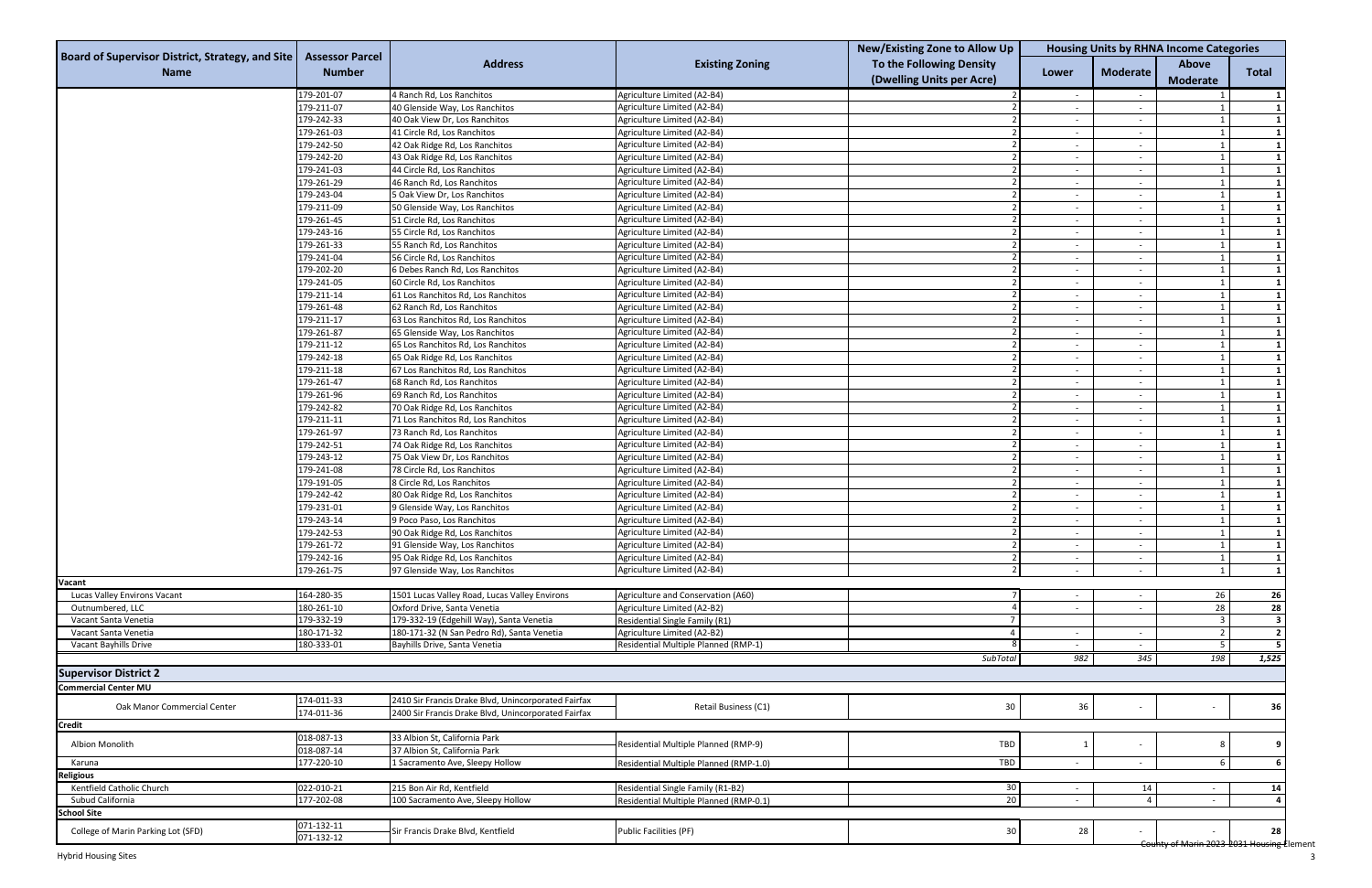|                                                                        |                                         |                                                          |                                                                                  | New/Existing Zone to Allow Up                         | <b>Housing Units by RHNA Income Categories</b> |                          |                                 |                |
|------------------------------------------------------------------------|-----------------------------------------|----------------------------------------------------------|----------------------------------------------------------------------------------|-------------------------------------------------------|------------------------------------------------|--------------------------|---------------------------------|----------------|
| <b>Board of Supervisor District, Strategy, and Site</b><br><b>Name</b> | <b>Assessor Parcel</b><br><b>Number</b> | <b>Address</b>                                           | <b>Existing Zoning</b>                                                           | To the Following Density<br>(Dwelling Units per Acre) | Lower                                          | <b>Moderate</b>          | <b>Above</b><br><b>Moderate</b> | <b>Total</b>   |
| College of Marin Parking Lot (West)                                    | 074-092-11<br>074-181-18                | 139 Kent Ave, Kentfield                                  | Public Facilities (PF)                                                           | 20                                                    | 53                                             |                          |                                 | 53             |
|                                                                        | 074-092-17                              |                                                          |                                                                                  |                                                       |                                                |                          |                                 |                |
|                                                                        | 074-031-56                              | 937 Sir Francis Drake Blvd, Kentfield                    | Residential Multiple Planned (RMP)                                               | 30 <sup>°</sup>                                       | $\sim$                                         | 10 <sup>1</sup>          | $\sim$                          | 10             |
| <b>College of Marin (Commercial Frontage)</b>                          | 074-031-58                              | 941 Sir Francis Drake Blvd, Kentfield                    | Residential Multiple Planned (RMP)                                               | 30                                                    |                                                | $\mathbf{r}$             |                                 |                |
|                                                                        | 074-031-60                              | 939 Sir Francis Drake Blvd, Kentfield                    | Residential Multiple Planned (RMP)                                               | 30                                                    | $\sim$                                         | $5^{\circ}$              | $\overline{a}$                  | -5             |
| Hidden Valley Elmentary School Vacant Area                             | 177-011-13                              | Fawn Dr, Sleepy Hollow                                   | Residential Single Family Planned (PF-RSP-2)                                     | 30                                                    | $\sim$                                         | $\sim$                   |                                 | - 5            |
| San Domenico School<br><b>Underutilized</b>                            | 176-300-30                              | 1500 Butterfield Rd, Sleepy Hollow                       | Residential Commercial Multiple Planned (RMPC)                                   |                                                       | 50                                             | $\sim$                   | $\sim$                          | 50             |
|                                                                        | 074-031-39                              | 929 Sir Francis Drake Blvd, Kentfield                    | Residential Multiple Planned (RMP)                                               | 30 <sup>°</sup>                                       |                                                | 8                        |                                 |                |
|                                                                        | 074-031-45                              | 907 Sir Francis Drake Blvd, Kentfield                    | Residential Multiple Planned (RMP)                                               | 30 <sub>o</sub>                                       | $\sim$                                         | $\mathbf{r}$             | $\overline{a}$<br>$\sim$        |                |
|                                                                        | 074-031-54                              | 923 Sir Francis Drake Blvd, Kentfield                    | Residential Multiple Planned (RMP)                                               | 30                                                    | $\overline{\phantom{a}}$<br>$\sim$             |                          | $\sim$                          |                |
|                                                                        | 074-031-61                              | 913 Sir Francis Drake Blvd, Kentfield                    | Residential Multiple Planned (RMP)                                               | 30                                                    | $\sim$                                         |                          | $\overline{a}$                  | $\overline{7}$ |
|                                                                        | 074-031-63                              | Sir Francis Drake Blvd, Kentfield                        | Residential Multiple Planned (RMP)                                               | 30 <sub>o</sub>                                       | $\overline{\phantom{0}}$                       | 4                        | $\overline{a}$                  | $\overline{a}$ |
| Kentfield Commercial Underutilized                                     | 074-031-65                              | 921 Sir Francis Drake Blvd, Kentfield                    | Residential Multiple Planned (RMP)                                               | 30                                                    | $\overline{\phantom{0}}$                       |                          | $\overline{a}$                  |                |
|                                                                        | 074-031-68                              | 935 Sir Francis Drake Blvd, Kentfield                    | Residential Multiple Planned (RMP)                                               | 30 <sup>°</sup>                                       | $\sim$                                         | 5 <sup>1</sup>           | $\sim$                          |                |
|                                                                        | 074-031-69                              | Sir Francis Drake Blvd, Kentfield                        | Residential Multiple Planned (RMP)                                               | 30                                                    |                                                | $\overline{3}$           | $\sim$                          | - 3            |
|                                                                        | 074-031-74                              | 943 Sir Francis Drake Blvd, Kentfield                    | Residential Multiple Planned (RMP)                                               |                                                       | $\sim$                                         | $\mathbf{R}$             | $\sim$                          | 5              |
|                                                                        | 074-031-75                              | 901 Sir Francis Drake Blvd, Kentfield                    | Residential Multiple Planned (RMP)                                               | 30 <sup>°</sup>                                       | 18                                             |                          | $\sim$                          | 18             |
|                                                                        | 074-031-77                              | 911 Sir Francis Drake Blvd, Kentfield                    | Residential Multiple Planned (RMP)                                               | 30                                                    | $\overline{\phantom{0}}$                       |                          |                                 |                |
|                                                                        | 177-203-03                              | 74 Sacramento Ave, Sleepy Hollow                         |                                                                                  |                                                       |                                                |                          |                                 |                |
| Sacremento/San Anselmo Properties                                      | 177-203-04                              | 404 San Francisco Blvd, Sleepy Hollow                    | <b>Residential Single Family (R1)</b>                                            | 30                                                    | 56                                             |                          |                                 | 64             |
|                                                                        | 177-203-09                              | 60 Sacramento Ave, Sleepy Hollow                         |                                                                                  |                                                       |                                                |                          |                                 |                |
| Sloat Garden Center                                                    | 071-191-47<br>071-191-48                | 700 Sir Francis Drake Blvd, Kentfield                    | <b>Residential Single Family (R1)</b>                                            | 30                                                    | 31                                             | $\overline{\phantom{a}}$ |                                 | 31             |
| <b>Underutilized Residential</b>                                       |                                         |                                                          |                                                                                  |                                                       |                                                |                          |                                 |                |
| 25 Bayfield (Kentfield)                                                | 022-071-01                              | 25 Bayview Rd, Kentfield                                 | <b>Residential Multiple Planned (RMP-6)</b>                                      | 10 <sup>1</sup>                                       | $\sim$                                         | $\overline{3}$           | $\sim$                          | -3             |
| Vacant                                                                 |                                         |                                                          |                                                                                  |                                                       |                                                |                          |                                 |                |
| Cal Park (Woodland/Auburn)                                             | 018-075-28                              | Woodland Ave, California Park                            | Residential Single Family Planned (RSP-4)                                        | 30                                                    | 50                                             |                          |                                 | 50             |
|                                                                        |                                         |                                                          |                                                                                  | SubTotal                                              | 323                                            | 102                      | 19                              | 444            |
| <b>Supervisor District 3</b>                                           |                                         |                                                          |                                                                                  |                                                       |                                                |                          |                                 |                |
| <b>Commercial Center MU</b>                                            |                                         |                                                          |                                                                                  |                                                       |                                                |                          |                                 |                |
| Marin Gateway Center                                                   | 052-490-08                              | 190 Donahue St, Marin City                               | Planned Commercial (CP)                                                          | 30                                                    | $\sim$                                         | 100                      | $\sim$                          | 100            |
| <b>Strawberry Village Center</b>                                       | 043-321-02                              | 110 E Strawberry Dr, Strawberry                          | Residential Commercial Multiple Planned (RMPC)                                   | 30                                                    | 100                                            |                          |                                 | 100            |
|                                                                        | 043-321-03                              | 800 Redwood Hwy Frontage Rd, Strawberry                  |                                                                                  |                                                       |                                                |                          |                                 |                |
| <b>Credit</b>                                                          |                                         |                                                          |                                                                                  |                                                       |                                                |                          |                                 |                |
| 150 Shoreline                                                          | 052-371-04<br>052-371-07                | 110 E Strawberry Dr, Strawberry                          | Planned Commercial (CP)                                                          | <b>TBD</b>                                            |                                                |                          | 10                              | 10             |
| 825 Drake                                                              | 052-112-03                              | 825 Drake Ave, Marin City                                | Residential Multiple Planned (RMP-34)                                            | TBD                                                   | 74                                             | $\sim$                   | $\sim$                          | 74             |
| Martha Company                                                         | 059-251-05                              | Paradise Dr, Unincorporated Tiburon                      | Residential Multiple Planned (RMP-0.2)                                           | <b>TBD</b>                                            |                                                |                          | 43                              | 43             |
| North Coast Seminary                                                   | 043-261-25<br>043-261-26                | 201 Seminary Dr, Strawberry<br>300 Storer Dr, Strawberry | Residential Multiple Planned (RMP-2.47)                                          | <b>TBD</b>                                            | $\overline{\phantom{0}}$                       |                          | 89                              | 89             |
| <b>Public Site</b>                                                     |                                         |                                                          |                                                                                  |                                                       |                                                |                          |                                 |                |
| Tam Junction State Vacant Lot                                          | 052-041-27                              | Shoreline Hwy, Tamalpais                                 | Residential Multiple Planned (RMP-12.45)                                         | 30 <sub>o</sub>                                       | $\overline{\phantom{0}}$                       | 12                       | $\overline{\phantom{0}}$        | 12             |
| <b>Strawberry Recreation District Site</b>                             | 043-361-54                              | Redwood Hwy Frontage Rd, Strawberry                      | Residential Multiple Planned (RMP-12.1)                                          | 30                                                    | $\overline{\phantom{0}}$                       | 46                       | $\sim$                          | 46             |
| <b>Religious</b>                                                       |                                         |                                                          |                                                                                  |                                                       |                                                |                          |                                 |                |
| Peace Lutheran Church                                                  | 052-062-05                              | 205 Tennessee Valley Rd, Tamalpais                       | Residential Agriculture (RA-B1)                                                  | 20                                                    | 20                                             | $\sim$                   |                                 | 20             |
| Underutilized                                                          |                                         |                                                          |                                                                                  |                                                       |                                                |                          |                                 |                |
| Jack Krystal Hotel Parcel Site                                         | 052-227-09                              | 260 Redwood Hwy Frontage Rd, Almonte                     | <b>Resort and Commercial Recreation (BFC-RCR)</b>                                | 30                                                    | 36                                             | $\sim$                   | $\sim$                          | 36             |
|                                                                        | 043-151-02                              | 664 Redwood Hwy Frontage Rd, Strawberry                  |                                                                                  |                                                       |                                                |                          |                                 |                |
| <b>Strawberry Commercial</b>                                           | 043-151-03                              | 670 Redwood Hwy Frontage Rd, Strawberry                  | Limited Roadside Business (H1)                                                   | 30                                                    |                                                | 60                       |                                 | 60             |
|                                                                        | 043-151-09                              | 680 Redwood Hwy Frontage Rd, Strawberry                  |                                                                                  |                                                       |                                                |                          |                                 |                |
|                                                                        | 043-151-31                              | 690 Redwood Hwy Frontage Rd, Strawberry                  |                                                                                  |                                                       |                                                |                          |                                 |                |
| <b>Vacant</b>                                                          |                                         |                                                          |                                                                                  |                                                       |                                                |                          |                                 |                |
| North Knoll Rd/Saint Thomas Dr                                         | 034-012-26                              | Knoll Rd, Strawberry                                     | Residential Multiple Planned (RMP-0.2)                                           | 16                                                    | $\overline{\phantom{a}}$                       |                          | 26                              | 26             |
|                                                                        | 034-012-21<br>034-012-27                |                                                          | Residential Multiple Planned (RMP-0.1)<br>Residential Multiple Planned (RMP-0.2) |                                                       |                                                |                          |                                 |                |
| Pan Pac Ocean Site                                                     | 034-012-28                              | Eagle Rock Rd, Strawberry                                | Residential Multiple Planned (RMP-0.1)                                           | 16                                                    | $\sim$                                         | $\sim$                   | 32                              | 32             |
|                                                                        | 034-012-29                              |                                                          | Residential Multiple Planned (RMP-0.2)                                           |                                                       |                                                |                          |                                 |                |
| <b>School Site</b>                                                     |                                         |                                                          |                                                                                  |                                                       |                                                |                          |                                 | 0.222.222      |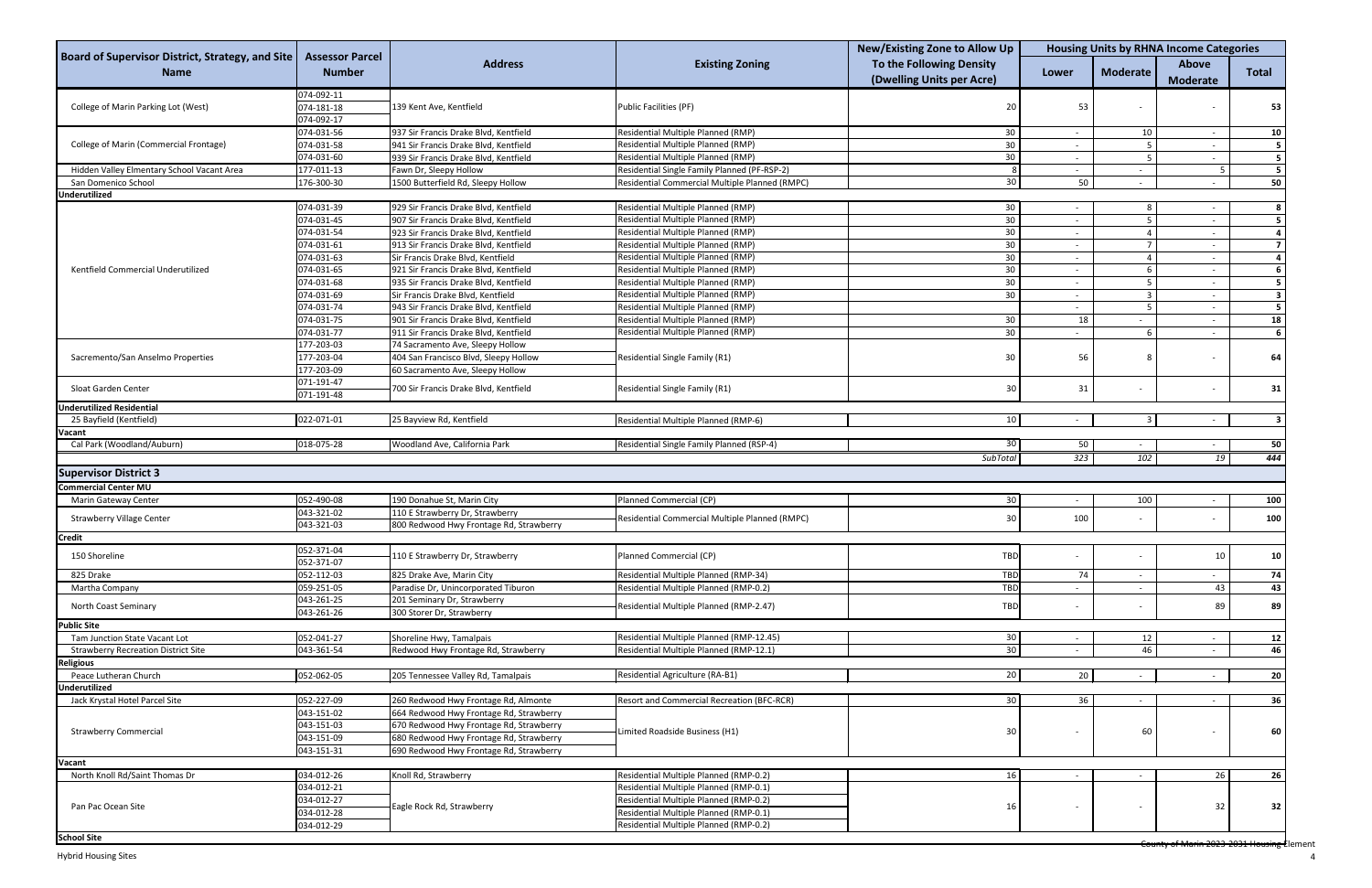|                                                                        |                                         |                                             |                                                                                            | New/Existing Zone to Allow Up | <b>Housing Units by RHNA Income Categories</b> |                          |                   |                 |  |
|------------------------------------------------------------------------|-----------------------------------------|---------------------------------------------|--------------------------------------------------------------------------------------------|-------------------------------|------------------------------------------------|--------------------------|-------------------|-----------------|--|
| <b>Board of Supervisor District, Strategy, and Site</b><br><b>Name</b> | <b>Assessor Parcel</b><br><b>Number</b> | <b>Address</b>                              | <b>Existing Zoning</b>                                                                     | To the Following Density      | Lower                                          | <b>Moderate</b>          | <b>Above</b>      | <b>Total</b>    |  |
|                                                                        |                                         |                                             |                                                                                            | (Dwelling Units per Acre)     |                                                |                          | <b>Moderate</b>   |                 |  |
| MLK Acadamy School Site                                                | 052-140-39                              | 610 Drake Ave, Marin City                   | Public Facilities (PF)                                                                     | 20                            | $\overline{\phantom{0}}$                       | 63                       |                   | 63              |  |
|                                                                        |                                         |                                             |                                                                                            | SubTotal                      | 230                                            | 281                      | 200               | 711             |  |
| <b>Supervisor District 4</b>                                           |                                         |                                             |                                                                                            |                               |                                                |                          |                   |                 |  |
| <b>Credit</b>                                                          |                                         |                                             |                                                                                            |                               |                                                |                          |                   |                 |  |
| Aspen Lots                                                             | 192-102-22                              | 430 Aspen Rd, Bolinas                       | Residential Agriculture (C-RA-B2)                                                          | <b>TBD</b>                    |                                                |                          |                   |                 |  |
| Downtown Project                                                       | 193-061-03                              | 31 Wharf Rd, Bolinas                        | Residential Agriculture (C-RA-B2)                                                          | TBD                           |                                                |                          |                   | 8 <sup>1</sup>  |  |
| Overlook Lots                                                          | 192-061-14                              | 530 Overlook Dr, Bolinas                    | Residential Agriculture (C-RA-B2)                                                          | <b>TBD</b>                    | $\overline{2}$                                 | $\sim$                   | $\sim$            | 2 <sup>1</sup>  |  |
| San Quentin Adjacent Vacant Property                                   | 018-152-12                              | E Sir Francis Drake Blvd, San Quentin       | Agriculture Limited (A2-B2)                                                                | TBD                           | 115                                            | 115                      |                   | 230             |  |
| <b>Public Site</b>                                                     |                                         |                                             |                                                                                            |                               |                                                |                          |                   |                 |  |
| <b>Inverness County Site</b>                                           | 112-220-08<br>112-220-09                | Sir Francis Drake Blvd, Inverness           | Residential Single Family Planned (C-RSP-0.33)                                             | 20                            |                                                | 13                       |                   | 13              |  |
| Nicasio Corporation Yard - Marin County                                | 121-050-34                              | 5600 Nicasio Valley Road, Nicasio           | Agriculture Residential Planned (ARP-60)                                                   | $\overline{20}$               | 16                                             | $\sim$                   | $\sim$            | 16              |  |
| Pt. Reyes County Vacant Site                                           | 119-260-03                              | 9 Giacomini Rd, Pt. Reyes Station           | Agriculture Residential Planned (ARP-60)                                                   | 20                            | 37                                             | $\sim$                   | $\sim$            | 37              |  |
|                                                                        | 119-270-12                              |                                             | Residential Commercial Multiple Planned (C-RMPC)                                           | 20                            |                                                |                          |                   |                 |  |
| Pt. Reyes Coast Guard Rehabilitation/Conversion                        | 119-240-73                              | 100 Commodore Webster Dr, Pt. Reyes Station | Planned Commercial (CP)                                                                    | <b>TBD</b>                    | 50                                             |                          |                   | 50              |  |
| <b>Rehabilitation</b>                                                  |                                         |                                             |                                                                                            |                               |                                                |                          |                   |                 |  |
| <b>Grandi Building/Site</b>                                            | 119-234-01                              | 54 B ST, Pt. Reyes Station                  | Village Commercial Residential (C-VCR-B2)                                                  | 20 <sub>1</sub>               | 25                                             |                          | $\sim$            | 25              |  |
| Office - Forest Knolls (Upper Floors)                                  | 168-141-12                              | 6900 Sir Francis Drake Blvd, Forest Knolls  | Village Commercial Residential (VCR)                                                       | $\overline{20}$               | $\overline{\phantom{0}}$                       |                          | $\overline{a}$    | 2 <sup>1</sup>  |  |
| Office - Lagunitas (Upper Floors and Rear Prop)                        | 168-175-06                              | 7120 Sir Francis Drake Blvd, Lagunitas      | Village Commercial Residential (VCR)                                                       | $\overline{20}$               |                                                |                          |                   |                 |  |
|                                                                        | 168-192-28                              | 7282 Sir Francis Drake Blvd, Lagunitas      | Limited Roadside Business (H1)                                                             | 20                            | 26                                             |                          |                   | 30              |  |
| <b>Religious</b>                                                       |                                         |                                             |                                                                                            |                               |                                                |                          |                   |                 |  |
| Olema Catholic Church                                                  | 166-181-01                              | 10189 State Route 1, Olema                  | Village Commercial Residential (C-VCR)                                                     | 20 <sup>1</sup>               | 24                                             |                          | $\sim$            | 24              |  |
| Presbyterian Church San Geronimo                                       | 169-101-21                              | 6001 Sir Francis Drake Blvd, San Geronimo   | Residential Single Family (R1-B2)                                                          | 20                            |                                                | 15                       | $\sim$            | 15              |  |
| Presbytery of the Redwoods                                             | 119-202-05                              | 11445 State Route 1, Pt. Reyes Station      | Residential Agriculture (C-RA-B3)                                                          | $\overline{20}$               | $\overline{\phantom{0}}$                       |                          | $\sim$            | 3 <sup>1</sup>  |  |
| <b>Tomales Catholic Church</b>                                         | 102-080-23                              | 26825 State Route 1, Tomales                | Village Commercial Residential (C-VCR-B1)                                                  | $\overline{20}$               | $\overline{\phantom{0}}$                       | 13                       | $\sim$            | 13              |  |
| <b>School Site</b>                                                     |                                         |                                             |                                                                                            |                               |                                                |                          |                   |                 |  |
|                                                                        | 102-080-19                              |                                             | Residential Single Family Planned (C-RSP-1.6)<br>Village Commercial Residential (C-VCR-B4) |                               |                                                |                          |                   |                 |  |
| Shoreline Unified School District                                      | 102-080-20                              | Shorline Highway, Tomales                   |                                                                                            | 20                            |                                                |                          |                   |                 |  |
|                                                                        | 102-080-21                              |                                             |                                                                                            |                               | 44                                             |                          |                   | 44              |  |
|                                                                        | 102-080-14                              | 26601 State Route 1, Tomales                |                                                                                            |                               |                                                |                          |                   |                 |  |
|                                                                        | 102-080-10                              | State Route 1, Tomales                      | Residential Single Family Planned (C-RSP-1.6)                                              |                               |                                                |                          |                   |                 |  |
| Tomales Joint Union High School District                               | 102-080-13                              | State Route 1, Tomales                      | Village Commercial Residential (C-VCR-B4)                                                  | 20 <sup>1</sup>               | 14                                             |                          | $\sim$            | 14              |  |
| <b>Underutilized</b>                                                   |                                         |                                             |                                                                                            |                               |                                                |                          |                   |                 |  |
|                                                                        | 166-202-01                              | 10002 State Route 1, Olema                  | Village Commercial Residential (VCR)                                                       | 20 <sub>1</sub>               | 10                                             |                          | $\sim$            | 10 <sup>1</sup> |  |
|                                                                        | 166-213-02                              | 9840 State Route 1, Olema                   | Village Commercial Residential (VCR)                                                       | 20                            | 10                                             |                          | $\overline{a}$    | 10 <sup>1</sup> |  |
| Olema                                                                  | 166-213-01                              | 9870 State Route 1, Olema                   | Village Commercial Residential (VCR)                                                       | 20                            | $\sim$                                         |                          | $\sim$            |                 |  |
|                                                                        | 166-202-04                              | 9950 Sir Francis Drake Blvd, Olema          | Village Commercial Residential (VCR)                                                       | 20                            | 11                                             | $\overline{\phantom{a}}$ | $\overline{a}$    | 11              |  |
| Pt. Reyes Village (5th St)                                             | 119-222-08                              | 60 Fifth St, Pt. Reyes Station              | Village Commercial Residential (VCR-B2)                                                    | 20                            | 17                                             |                          | $\sim$            | $17 \mid$       |  |
| Pt. Reyes Village Red/Green Barn                                       | 119-198-05                              | 510 Mesa Rd, Pt. Reyes Station              | Village Commercial Residential (VCR-B2)                                                    | 20                            | 24                                             |                          | $\sim$            | 24              |  |
| San Geronimo Golf Course                                               | 172-371-04                              | 5800 Sir Francis Drake Blvd, San Geronimo   | <b>Resort and Commercial Recreation (RCR)</b>                                              | 20                            | $\sim$                                         | 43                       | $\sim$            | 43              |  |
| <b>Stinson Beach Commercial</b>                                        | 195-193-35                              | 3422 State Route 1, Stinson Beach           | Village Commercial Residential (C-VCR)                                                     | 20                            | $\sim$                                         |                          | $\sim$            | 5 <sup>1</sup>  |  |
|                                                                        | 102-051-07                              | 200 Valley Ave, Tomales                     |                                                                                            |                               |                                                |                          |                   |                 |  |
| Tomales                                                                | 102-075-09                              | 29 John St, Tomales                         | Village Commercial Residential (C-VCR-B1)                                                  | 20                            |                                                | 11                       |                   | 11              |  |
|                                                                        | 102-051-09                              |                                             |                                                                                            |                               |                                                |                          |                   |                 |  |
| <b>Tomales Nursery</b>                                                 | 102-051-08                              | 27235 State Route 1, Tomales                | Village Commercial Residential (C-VCR-B1)                                                  | 20                            |                                                |                          |                   | 6               |  |
| <b>Underutilized Residential</b>                                       |                                         |                                             |                                                                                            |                               |                                                |                          |                   |                 |  |
|                                                                        | 112-143-03                              | 20 Balmoral Way, Inverness                  |                                                                                            |                               |                                                |                          |                   |                 |  |
|                                                                        | 112-143-04                              | 30 Balmoral Way, Inverness                  |                                                                                            |                               |                                                |                          |                   |                 |  |
|                                                                        | 112-143-05                              | 40 Balmoral Way, Inverness                  |                                                                                            |                               |                                                |                          |                   |                 |  |
| Inverness Underutilized Residential                                    | 112-143-06                              | 50 Balmoral Way, Inverness                  | Residential Single Family Planned (C-RSP-1)                                                |                               |                                                |                          |                   | 14              |  |
|                                                                        | 112-144-28                              | 55 Balmoral Way, Inverness                  |                                                                                            |                               |                                                |                          |                   |                 |  |
|                                                                        | 112-143-07                              | 60 Balmoral Way, Inverness                  |                                                                                            |                               |                                                |                          |                   |                 |  |
|                                                                        | 112-144-25                              | 75 Balmoral Way, Inverness                  |                                                                                            |                               |                                                |                          |                   |                 |  |
|                                                                        | 195-193-15                              | 128 Calle Del Mar, Stinson Beach            |                                                                                            |                               |                                                |                          |                   |                 |  |
| Stinson Beach Underutilized Residential                                | 195-193-18                              | 129 Calle Del Mar, Stinson Beach            | Residential Single Family (C-R)                                                            |                               |                                                |                          |                   | 3 I             |  |
| <b>Vacant</b>                                                          |                                         |                                             |                                                                                            |                               |                                                |                          |                   |                 |  |
|                                                                        | 125-150-09                              |                                             |                                                                                            |                               |                                                |                          |                   |                 |  |
| Bowman Canyon                                                          | 125-150-23                              | Novato Blvd, North Novato                   | Agriculture and Conservation (A60)                                                         |                               |                                                |                          | 152               | 152             |  |
|                                                                        | 125-150-36                              |                                             |                                                                                            |                               |                                                |                          |                   |                 |  |
| Stinson Beach Communty Center - Vacant                                 | 195-211-05                              | 10 Willow Ave, Stinson Beach                | Residential Single Family (C-R1)                                                           | $\overline{7}$                | $\sim$                                         | $\bar{z}$                | مبيدوم وحدمه ونعد | $\overline{5}$  |  |

**County of Marin 2023-2031 Housing E**lement